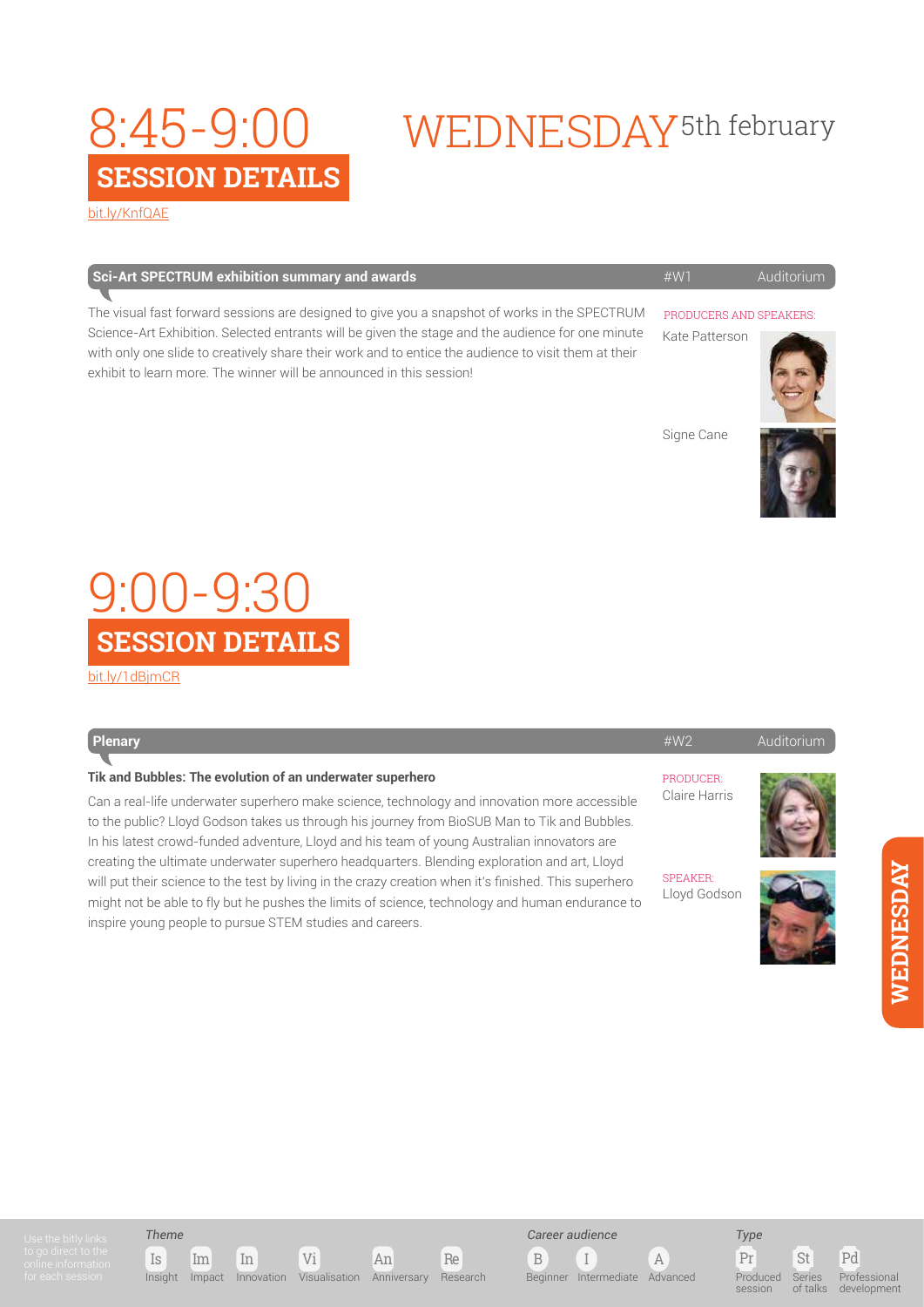# 9:30-10:15 WEDNESDAY<sup>5th february</sup>

[bit.ly/1dXkZHG](http://bit.ly/
1dXkZHG)

|          | Making science accessible: Learning science outside of school                                                                                                                                                                                                                                                                                                                                                                                                                                                                                                                                                                                               | #W3                              | Auditorium |
|----------|-------------------------------------------------------------------------------------------------------------------------------------------------------------------------------------------------------------------------------------------------------------------------------------------------------------------------------------------------------------------------------------------------------------------------------------------------------------------------------------------------------------------------------------------------------------------------------------------------------------------------------------------------------------|----------------------------------|------------|
| Is       | We know that students spent more time outside of school than inside of it, and that most<br>people have left school behind them. Where, outside of school, can people learn about science?<br>Pr One source is science outreach; the science opportunities and activities that institutions or<br>other groups interested in communicating science offer to the public, including families and<br>their school-aged children. Outreach involves many things: travelling exhibits, with or without<br>explainers, science theatre, science festivals, events related to science week, and so on. In                                                          | PRODUCER:<br>Nancy<br>Longnecker |            |
|          | this presentation, some outreach activities are described together with the kinds of evaluation<br>activities that have endeavoured to determine what, if anything, participants have learned about<br>science, and if not, what, if anything, we can do about it!                                                                                                                                                                                                                                                                                                                                                                                          | <b>SPEAKER:</b><br>Léonie Rennie |            |
|          | The Idiot, the Disengaged, The Counterpublic:<br><b>Rethinking Audiences for Science Communication</b>                                                                                                                                                                                                                                                                                                                                                                                                                                                                                                                                                      | #WA                              | Room B1    |
| Re<br>Pr | Despite the move to 'third wave' science communication focusing on engagement, there is<br>still substantial anxiety in policy discourses guiding funding for science communication and<br>among science communication practitioners. This anxiety centres around those who are seen<br>to be 'opting out' of science communication or engagement activities. This panel is a focused<br>collection of some of the latest theory and research across disciplines (sociology, media and<br>cultural studies, economics, social studies of science) that addresses this anxiety and offers new<br>ways of thinking about audiences for science communication. | PRODUCER:<br>Joan Leach          |            |
|          |                                                                                                                                                                                                                                                                                                                                                                                                                                                                                                                                                                                                                                                             | <b>SPEAKER:</b><br>Gay Hawkins   |            |
|          |                                                                                                                                                                                                                                                                                                                                                                                                                                                                                                                                                                                                                                                             | Fabien<br>Medvecky               |            |
|          |                                                                                                                                                                                                                                                                                                                                                                                                                                                                                                                                                                                                                                                             | Maureen<br><b>Burns</b>          |            |







Pr St Pd Produced session

Series of talks Professional development

**WEDNESDAY**

WEDNESDAY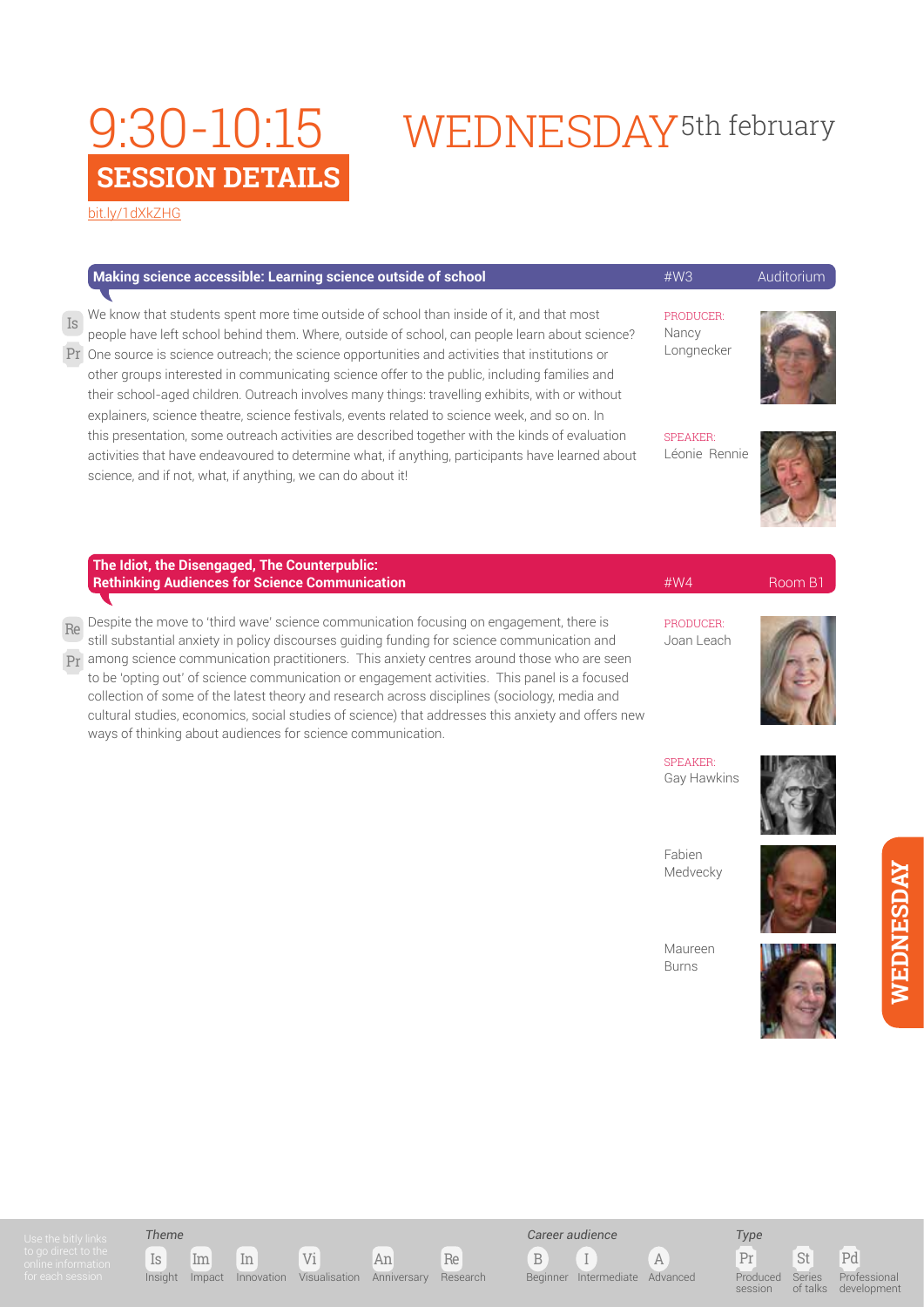## **SESSION DETAIL** 9:30-10:15

### [bit.ly/1dXkZHG](http://bit.ly/
1dXkZHG)

|              | <b>WEDNESDAY</b> <sup>5th february</sup> |
|--------------|------------------------------------------|
| $\mathbf{S}$ |                                          |

PRODUCER: Bronwyn Terrill SPEAKER: Craig Cormick **and use that knowledge to shape those of the future? All and use that knowledge to shape those of the future?** Have you ever wondered how past science debates might have played out 'if only…' the right messages had hit home, the right people were engaged, and the right responses had been given at the right time? What could have been achieved if the first GM crops had consumer benefit, people knew what 'nanotechnology' meant, that report hadn't been leaked, or people other than activists had been engaged? Join our panelists – futurist Kristin Alford, communicator Craig Cormick, and researcher Will Grant – as they try to design the scientific debates of the future, using insight from the past and present. Help our 'judges' (TBC: it could be you!) to push the panellists' scenarios to the limit. Is Pr B I

**How we can learn from the science-based public debates of the past (and present)** 

Make your vote count for the Science Policy with the ASC2014 'X-factor'.



Will Grant



| Is After years of focus on your technical disciplines, however, the commercial world can seem like<br>another planet - remote, avoidable and best left to others who are interested in dealing with it.<br>Pd But, like any foreign country, the commercial world has much to offer a traveller, whether you and<br>your internal stakeholders are looking to run their own company, their own laboratory or their<br>own research agenda.                                                                                                                                           | PRODUCER AND SPEAKER:<br>Fiona McNee |  |
|--------------------------------------------------------------------------------------------------------------------------------------------------------------------------------------------------------------------------------------------------------------------------------------------------------------------------------------------------------------------------------------------------------------------------------------------------------------------------------------------------------------------------------------------------------------------------------------|--------------------------------------|--|
| Your Commercial Foundations provides innovators with an immersion course in the language<br>and culture of the commercial world. YCF take a new approach to uptake skills that isn't solely<br>driven by sales, but encompasses the broader outcomes of industry productivity and public<br>$\mathbf{1}$ , and $\mathbf{1}$ , and $\mathbf{1}$ , and $\mathbf{1}$ , and $\mathbf{1}$ , and $\mathbf{1}$ , and $\mathbf{1}$ , and $\mathbf{1}$ , and $\mathbf{1}$ , and $\mathbf{1}$ , and $\mathbf{1}$ , and $\mathbf{1}$ , and $\mathbf{1}$ , and $\mathbf{1}$ , and $\mathbf{1}$ , |                                      |  |

**Do You Speak Commerce?** #W6 Room B3

good. Moreover, we've founded our modules on the unique and particular needs of our specialty audience – innovators and creators – in contrast to existing programs whose starting point is the content they can provide.

This workshop will provide attendees with an introduction to the basic concepts of Conversational Commerce - the language school equivalent to being able to find the right train station to the airport, with a cup of decent coffee to savour on the way. At its end, you'll have a new way of looking at your audiences, their motivations and your mutual interests - a new appreciation for what you do and how you do it.

You don't need to emigrate to get the benefits of a new horizon. Take the first step from tourist to traveller – dip your toes into Conversational Commerce.



*Theme*

Is Im In Vi An Re Insight Impact Innovation Visualisation Anniversary Research



B I A Beginner Intermediate Advanced

Produced session

*Type*

Pr St Pd Series of talks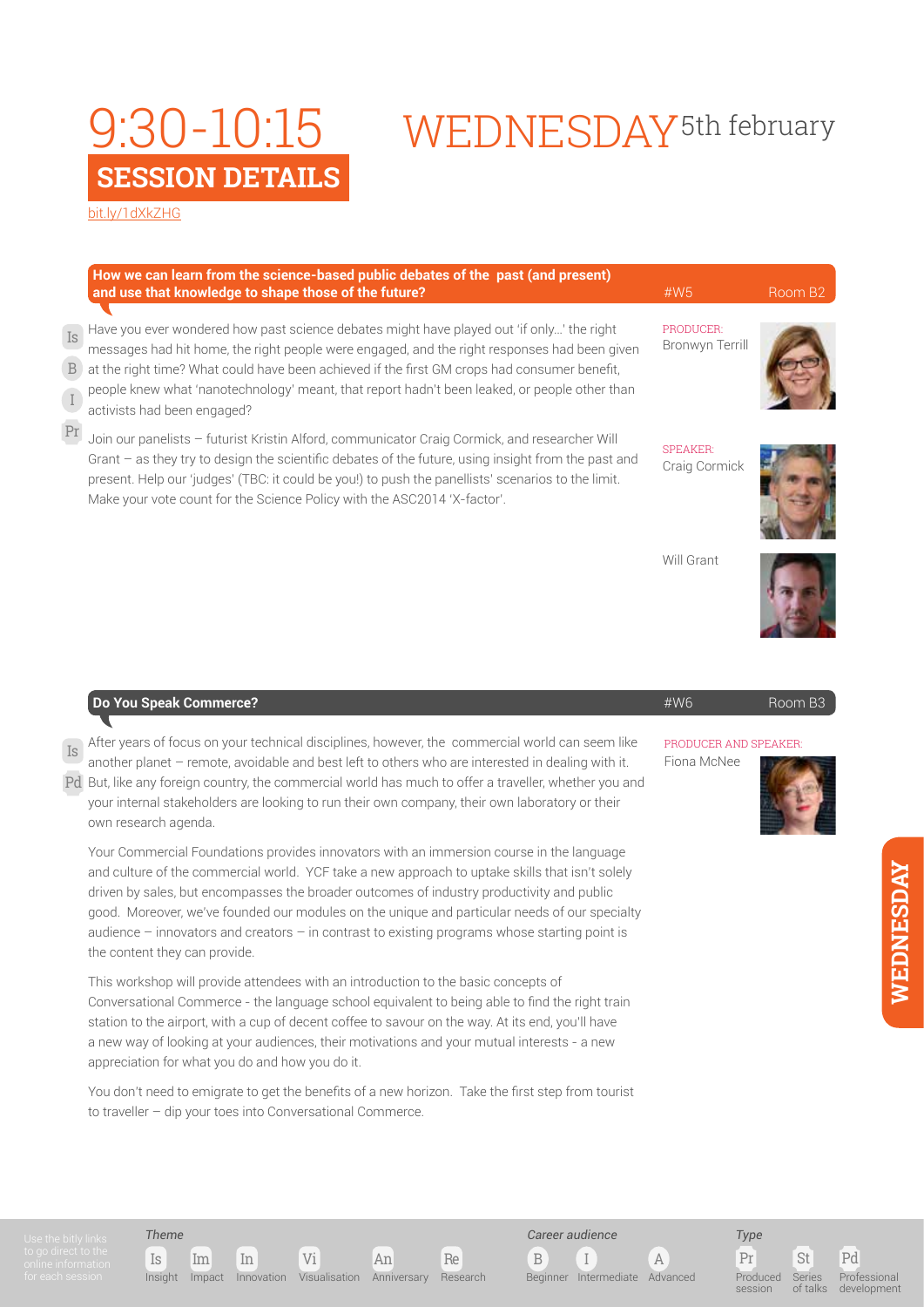mitigation and adaptation policy and practices?

# WEDNESDAY<sup>5th</sup> february

[bit.ly/1i5sjYH](http://bit.ly/
1i5sjYH)

Pr

| Hot air or hot action: How communication is part of responding to controversial<br>debates such as climate change                                                                                                                                                                                                                                                                                                                                                       |                             | #W7         | Auditorium |
|-------------------------------------------------------------------------------------------------------------------------------------------------------------------------------------------------------------------------------------------------------------------------------------------------------------------------------------------------------------------------------------------------------------------------------------------------------------------------|-----------------------------|-------------|------------|
| In The challenges of communicating climate change have<br>been talked about for years, including at past ASC national<br>$\overline{\mathrm{P}\mathrm{r}}$ conferences. For the last decade at least, sectors of the<br>economy have been getting on and responding to climate<br>change, energy demands, a carbon price and wider economic<br>changes. How have organisations and individuals tracked the<br>scientific and societal developments to implement climate | PRODUCERS:<br>Claire Harris | Simon Torok |            |

This session will draw on perspectives from a diverse group of speakers with expertise ranging from psychology to media to government policy. This session will provide attendees with upbeat views of how to move forward with communicating in controversial arenas, using climate action as the catalyst for discussion. Participants will hear examples of moving from climate science to action, moving from traditional media to social and digital media, and moving from the deficit model of communication and conduit metaphor to more interactive dialogue. With this dynamic panel and in the lead up to the release of the IPCC's Working Group 2 (Impacts and Adaptation) John Gardner report at the end of March 2014, we are expecting plenty of audience discussion. Lyndal Byford

### **Delivering integrated reports from interdisciplinary projects All and Manual Advisory Room B1** Room B1

How can over 100 authors produce a suite of integrated and consistent interdisciplinary In

reports that clearly communicate the outcomes of scientific research, adequately visualise

these outcomes and address stakeholder needs? CSIRO has been delivering reports in such environments for years and has developed innovative and adaptive workflows to achieve this B

end. These workflows involve the skills of editors, mapmakers and data visualisation experts. I

 $\rm{p_T}$  These reporting experts need to work together to ensure the consistency and quality of the final product and do so using tools (such as reporting standards), collaborative software (such as Microsoft SharePoint) and diligent file versioning protocols.

The team will present a panel discussion, including a role-playing session and an open question and answer session. The role playing session will illustrate how a common reporting issue is raised and resolved including the flow-on implications that it has on every aspect of reporting. The panel will also cover issues regarding the needs of the report's authors, reviewers and audience and how they shape each specific report to ensure maximum clarity of communication.



SPEAKERS: Jaelle Bajada



Alvin Stone



Corey Watts





**SPEAKERS** Becky Schmidt

PRODUCER: Maryam Ahmad



Heinz Buettikofer



*Theme*

Is Im In Vi An Re

Insight Impact Innovation Visualisation Anniversary Research

B I A *Career audience*

Beginner Intermediate Advanced

Produced session

*Type*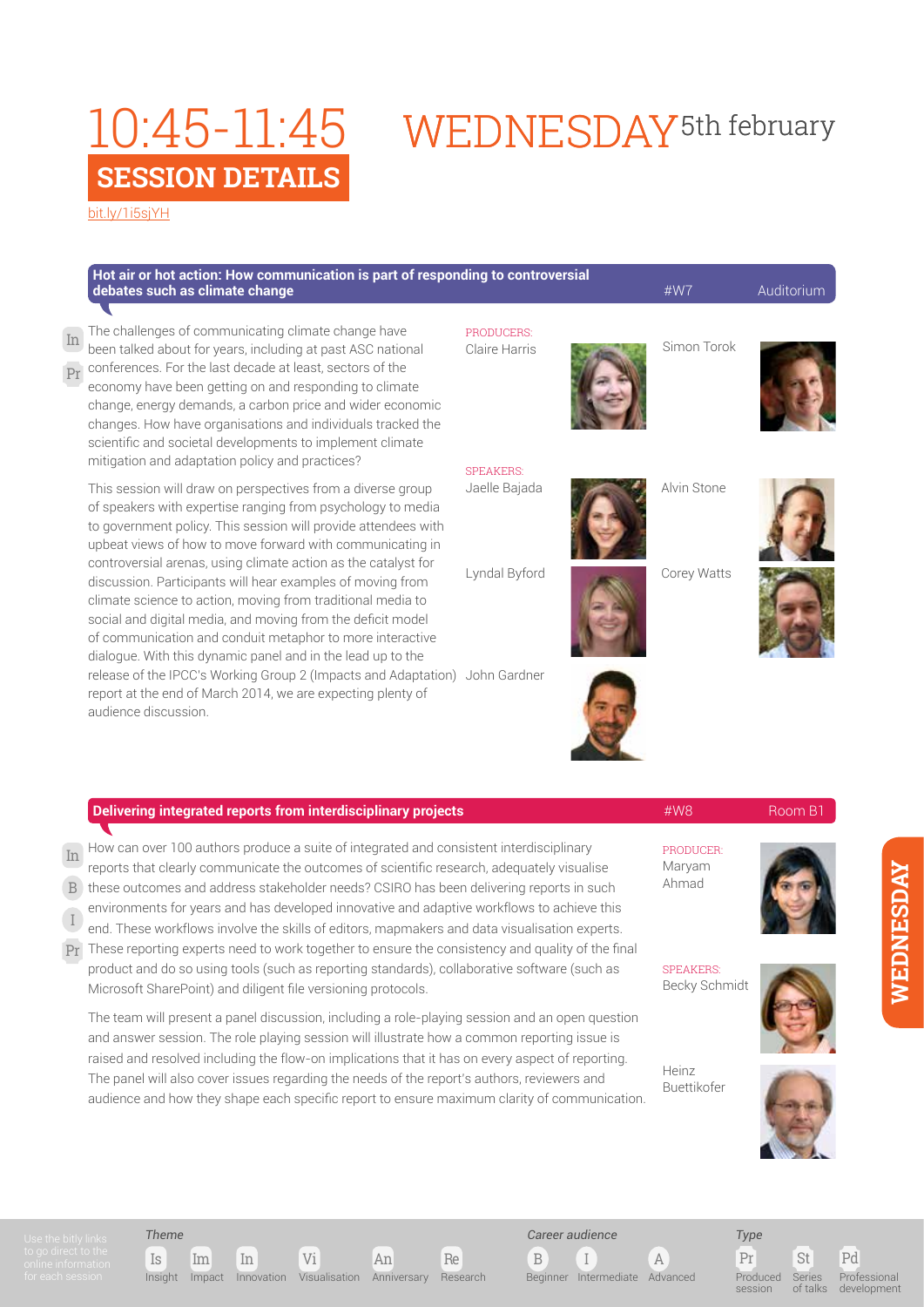### [bit.ly/1i5sjYH](http://bit.ly/
1i5sjYH)

| St <sub>1</sub> | <b>Case studies and papers: Citizen Science</b>                                                                                                                                                                                                                                                                                                                                                                                                                                                                                | #W9                                                                                                  | Room B2 |
|-----------------|--------------------------------------------------------------------------------------------------------------------------------------------------------------------------------------------------------------------------------------------------------------------------------------------------------------------------------------------------------------------------------------------------------------------------------------------------------------------------------------------------------------------------------|------------------------------------------------------------------------------------------------------|---------|
| In              | <b>Developing principles for Citizen Science</b><br>One of the outcomes of the Big Science Communication Summit held in early 2013 was to<br>develop a draft quide for citizen science. Towards this the CSIRO has undertaken a stock-take of<br>its citizen science projects and developed a set of principles to quide citizen science and to feed<br>into a quide for citizen science.                                                                                                                                      | <b>SPEAKER:</b><br>Craig Cormick                                                                     |         |
|                 | The purpose of this session will be to share CSIRO's citizen science principles with a wider<br>audience, through a structured conversation, seeking both input to the principles, and discussing<br>how other people or organisations might use or adapt them.                                                                                                                                                                                                                                                                |                                                                                                      |         |
|                 | Not just a load of rubbish: Young peoples' participation in marine debris citizen science<br>program<br>Aims of a marine debris citizen science program were to inspire students with participatory<br>fieldwork, increase understanding of the scientific process and increase awareness and<br>knowledge of the impacts of marine debris. The program meets relevant key learning areas of<br>the Australian Curriculum.<br>Schools participating in this citizen science program had two options: 1) a talk with scientists | <b>SPEAKER:</b><br>Jean Fletcher<br><b>AUTHORS AND CONTRIBUTORS</b><br>Jean Fletcher<br>Zarin Salter |         |
|                 | visiting the classroom or 2) the talk plus a beach excursion in which students do a beach walk to<br>collect and classify debris and provide data to an online database.<br>The talk and beach walk was more effective than the talk alone in increasing students'<br>knowledge and increasing their practice of pro-environmental behaviours. One favourite aspect<br>of the program was participating in an authentic science experience.                                                                                    | Nancy Longnecker                                                                                     |         |
|                 | My favourite part of the  day was that I felt like a real scientist and that it felt like I participated in<br>a global problem.                                                                                                                                                                                                                                                                                                                                                                                               |                                                                                                      |         |
|                 | Student comments demonstrated that doing something positive doesn't have to be serve to                                                                                                                                                                                                                                                                                                                                                                                                                                        |                                                                                                      |         |

mments demonstrated that doing something p appeal. One favourite aspect of participation was collecting and sorting rubbish.

I liked doing the beach survey because it was making the environment healthy and I found it amazing seeing how much rubbish was in 50m only!

#### **Why do citizens donate to citizen science projects? Motivations of the SkyNet volunteers** Re

We investigated the motivations of volunteer citizen scientists from the astronomy based distributed computing project 'theSkyNet.'

Since its launch in 2011, theSkyNet has grown to approximately 19,000 members, who together donate between 20 and 35 TFlops of computing power to astronomy research (equivalent to a mid level supercomputer dedicated to astronomy data processing).

Understanding the motivations of citizen scientists can inform future projects and help recruit further volunteers, as well as retaining current donors. In this presentation we'll discuss the results of a survey conducted on theSkyNet's volunteers, asking why they joined theSkyNet and questions about their frequency and method of donation, as well as providing a brief history of theSkyNet.

*Theme*

Is Im In Vi An Re Insight Impact Innovation Visualisation Anniversary Research

B I A *Career audience*

Beginner Intermediate Advanced

Pr St Pd *Type* Produced

AUTHORS AND CONTRIBUTORS:

Kirsten Gottschalk Will Grant Kevin Vinsen Alex Beckley

SPEAKER: Kirsten **Gottschalk** 

session

Series of talks

Professional development

# WEDNESDAY<sup>5th</sup> february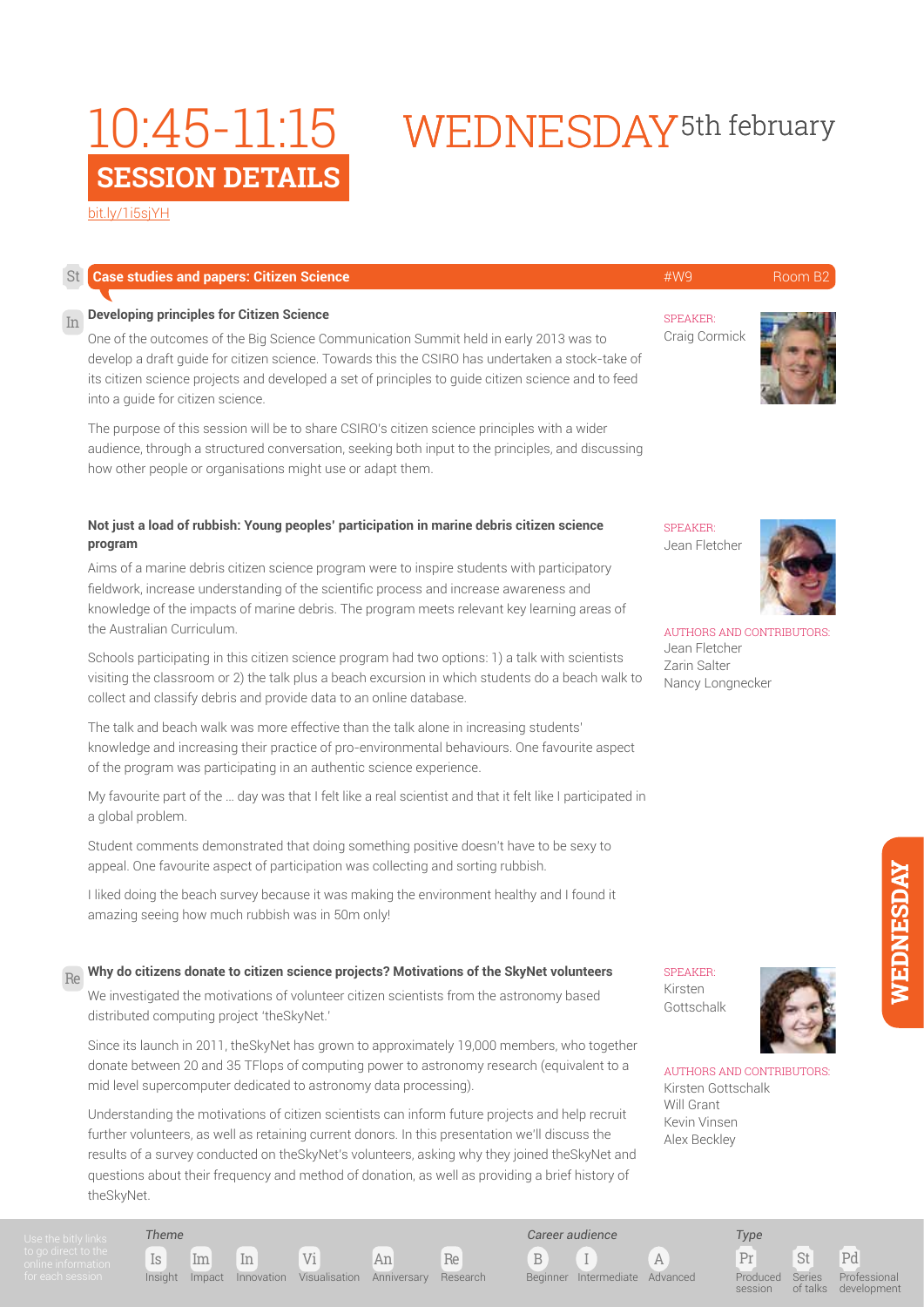# WEDNESDAY5th february 10:45 -11:45

[bit.ly/1i5sjYH](http://bit.ly/
1i5sjYH)

| St | <b>Case studies and papers: Citizen Science</b>                                                                                                                                                                                                                                                                                                                                                                                                                                                                                                                                                                                                                                                                                                                                                                                                                                                                                                                                                                                                                                                                                                                                                                                                                                                                                                                                                                                                                                                                                                                                                                                                    | #W9                                            | Room B <sub>2</sub> |
|----|----------------------------------------------------------------------------------------------------------------------------------------------------------------------------------------------------------------------------------------------------------------------------------------------------------------------------------------------------------------------------------------------------------------------------------------------------------------------------------------------------------------------------------------------------------------------------------------------------------------------------------------------------------------------------------------------------------------------------------------------------------------------------------------------------------------------------------------------------------------------------------------------------------------------------------------------------------------------------------------------------------------------------------------------------------------------------------------------------------------------------------------------------------------------------------------------------------------------------------------------------------------------------------------------------------------------------------------------------------------------------------------------------------------------------------------------------------------------------------------------------------------------------------------------------------------------------------------------------------------------------------------------------|------------------------------------------------|---------------------|
|    | The impacts of an ecological citizen science program on volunteer participants<br>Summary: Citizen science, a burgeoning field of research, involves the participation of the<br>public in scientific projects. These projects require a bilateral exchange of information<br>between scientists and the wider community. Scientists commence the exchange by providing<br>educational information about the project and the taxa or phenomenon of interest. Data are<br>then collected or analysed by the community and submitted to scientists. Once these data have<br>been analysed or compiled by scientists, the results must be presented back to the community.<br>Globally, there are hundreds of thousands of volunteer participants involved in citizen science<br>projects. We describe the impacts on participants of an ecological citizen science program<br>operating over six years in South Australia. Individual projects were focussed on local wildlife<br>taxa, including bluetongue lizards, possums, Australian magpies, spiders and koalas. We have<br>found that many participants have learnt about these species, including how to identify them.<br>Many participants have also developed an increased interest in these wildlife and some have<br>changed their behaviour as a result of being involved in our program. We discuss the importance<br>of the bilateral exchange of information in generating the impact on participants. We also<br>propose ways to increase the impact of projects, with a focus on innovative styles of data<br>collection and methods of presenting results back to the community. | <b>SPEAKER:</b><br>Philip Roetman              |                     |
| Pd | Community Storytelling Series 2 (part 1): Art and practice of story capturing<br>Sharing stories is possibly one of the most important ways we have of communicating with each<br>other. It is how we share our hopes and fears, dreams, and passions and what we believe and<br>value as well as what we do not. We discover and make sense of our lives by telling the stories<br>we live and we find out about other lives by listening to the stories they tell.                                                                                                                                                                                                                                                                                                                                                                                                                                                                                                                                                                                                                                                                                                                                                                                                                                                                                                                                                                                                                                                                                                                                                                               | #W10<br>PRODUCER:<br>Kali Madden               | Room B3             |
|    | This workshop will cover all the essential elements to capturing a great story as well as a<br>practical section to help you put storytelling into practice for your not-for-profit.<br>Join this workshop to discover:<br><b>Finding the story</b><br>• What makes a good story and why<br>• The most important thing of all when catching stories<br><b>Bringing the story out</b><br>· Interviewing technique<br>• The 6 steps to an awesome interview<br>• The best questions                                                                                                                                                                                                                                                                                                                                                                                                                                                                                                                                                                                                                                                                                                                                                                                                                                                                                                                                                                                                                                                                                                                                                                  | <b>SPEAKER:</b><br>Susan<br>Rooney-<br>Harding |                     |
|    | <b>Storyboard creation</b><br>• What is a storyboard<br>• How to make a storyboard<br><b>Video interviewing</b><br>• The 4 elements to a great video interview<br><b>Story capturing put into practice</b><br>• Practical section<br>• Practice makes perfect                                                                                                                                                                                                                                                                                                                                                                                                                                                                                                                                                                                                                                                                                                                                                                                                                                                                                                                                                                                                                                                                                                                                                                                                                                                                                                                                                                                      |                                                |                     |

Is Im In Vi An Re

Insight Impact Innovation Visualisation Anniversary Research

*Theme*

WEDNESDAY **WEDNESDAY**

*Type*

 $\begin{array}{ccc} \text{B} & \text{I} & \text{A} \end{array}$ 

Beginner Intermediate Advanced

*Career audience*

Produced session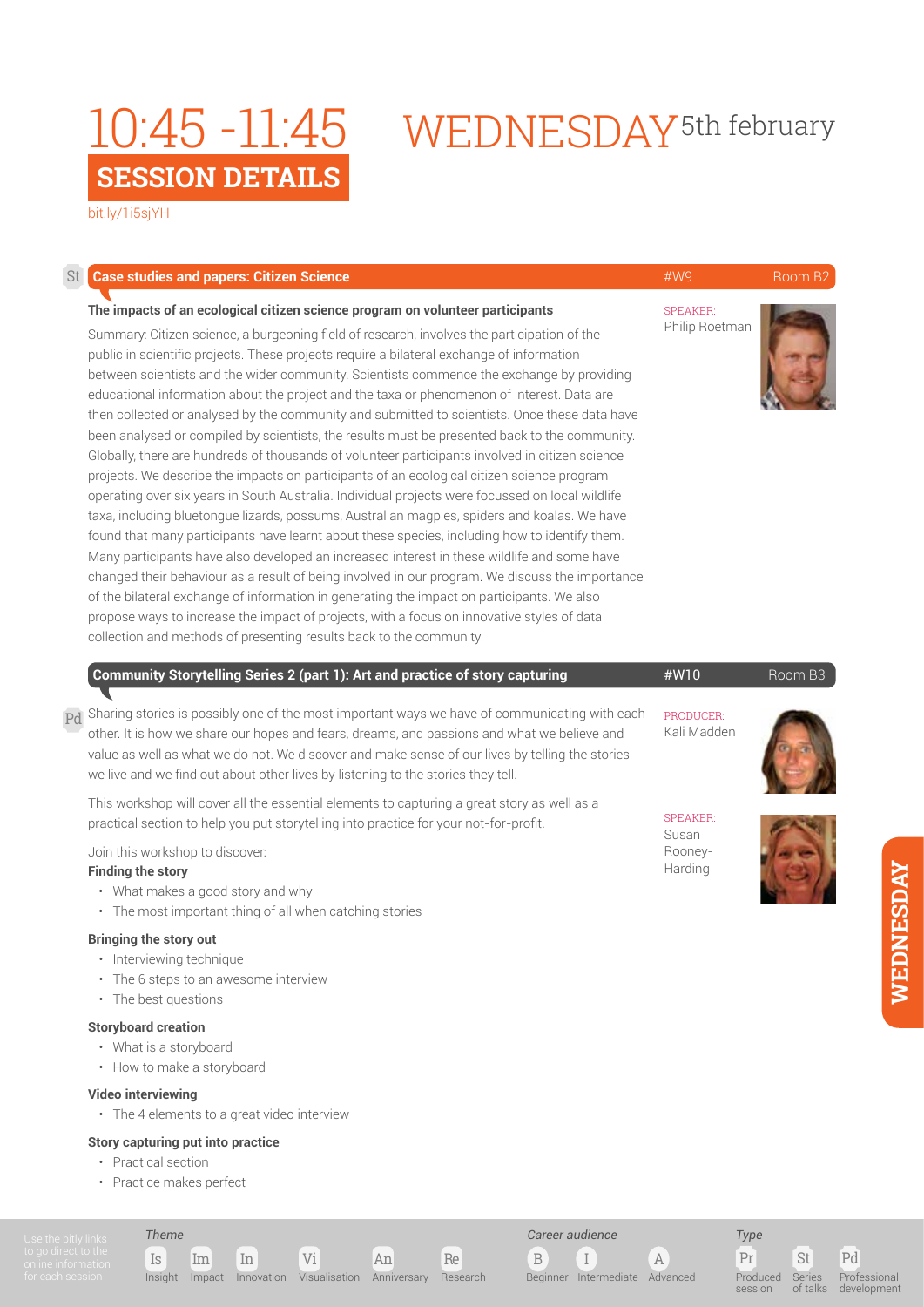### **SESSION DETAILS** 12:00-12:45

# WEDNESDAY<sup>5th</sup> february

[bit.ly/LpjjjB](http://bit.ly/
LpjjjB)

|    | <b>St</b> Case studies and papers: Evaluation, research, narrative, children's education                                                                                                                                                                                                                                                                                                                                                                                                                                                                                                                                                                                                                                          | $\#$ M/11                              | Auditorium |
|----|-----------------------------------------------------------------------------------------------------------------------------------------------------------------------------------------------------------------------------------------------------------------------------------------------------------------------------------------------------------------------------------------------------------------------------------------------------------------------------------------------------------------------------------------------------------------------------------------------------------------------------------------------------------------------------------------------------------------------------------|----------------------------------------|------------|
| Re | You say 'evaluation', I say 'research': Lessons from interviews with evaluation experts<br>Efforts aimed at determining "what activities work when" in science communication typically focus<br>on evidence that is provided in evaluation reports to funders. However, this evidence is heavily<br>influenced by the contexts in which these reports are written.                                                                                                                                                                                                                                                                                                                                                                | <b>SPEAKER:</b><br>Melanie<br>McKenzie |            |
|    | To examine these contexts, I conducted a series of interviews with science communication<br>"evaluation experts" from Australia and the UK. These interviews represent a range of perspectives<br>in science communication evaluation including policymakers, academics, consultants and funders<br>(including government). Based on these interviews, I will discuss several assumptions about<br>evaluation that influence how science communication evaluation is performed and interpreted.<br>In particular, disagreement about what it means to "evaluate" and how or whether "evaluation" is<br>different from "research", may have important implications for establishing an evidence base for<br>science communication. |                                        |            |

I will also introduce some of the differing perspectives offered in my interviews, and discuss some possible ways of overcoming these differences. These possible solutions centre around clarification and acknowledgment of multiple and potentially conflicting evaluative perspectives, improvement of evaluation through research on (as opposed to practice in) evaluation, and a change in evaluation models for science communication.

### **Communicating science through narrative**

Narrative is not widely used in formal science education. This may be because narrative communication is considered to lack objectivity due to use of elements such as character and storyline. Nevertheless, study of advantages of narrative in communicating scientific information is important and a theoretical background is being established.

We report quantitative measures of effectiveness of narrative by comparing student recall of scientific information delivered via a narrative or a list of facts. Students in a large first year university class (n=443) were provided the same information as either a story or as a list of facts. They answered an online quiz three times to test their recall of information over the short term (immediately and one week later) and medium term (after eight weeks).

Short term, students who received the information via the story had similar quiz scores to those who received the facts via the more traditional, didactic list. This indicates that reading the story did not 'distract' from the purpose of learning. After eight weeks, students who received information via the story had better quiz scores, supporting the claim that narrative can be a valid manner of communicating scientific information, even in a formal education setting.

#### **Lying to children: Defining the limits of science and education** Is

Popular science writers Ian Cohen and Jack Stewart wrote, "A lie-to-children is a statement that is false, but which nevertheless leads the child's mind towards a more accurate explanation, one that the child will only be able to appreciate if it has been primed with the lie." Science education is full of examples of such 'lies-to-children', from Bohr's model of the atom to how genes lead to phenotypes.

By better understanding the history and philosophy of science, science educators can discuss their views on how to contribute to the community's efforts to educate people in science. This talk will present the changing focus between CSIRO Publishing's print magazines – Scientriffic (for children) and The Helix (for teens) – as a case study in how a philosophical structure informs decisions in how to communicate complex topics to a scientifically naive audience

SPEAKER:

Kohei Ishigami



AUTHORS AND CONTRIBUTORS: Kohei Ishigami Nancy Longnecker Mzamose Gondwe Tess Williams

SPEAKER: Jasmine Leong



Pr St Pd *Type* Produced Series of talks

session

Professional development

Is Im In Vi An Re *Theme*

Insight Impact Innovation Visualisation Anniversary Research

B I A

*Career audience*

Beginner Intermediate Advanced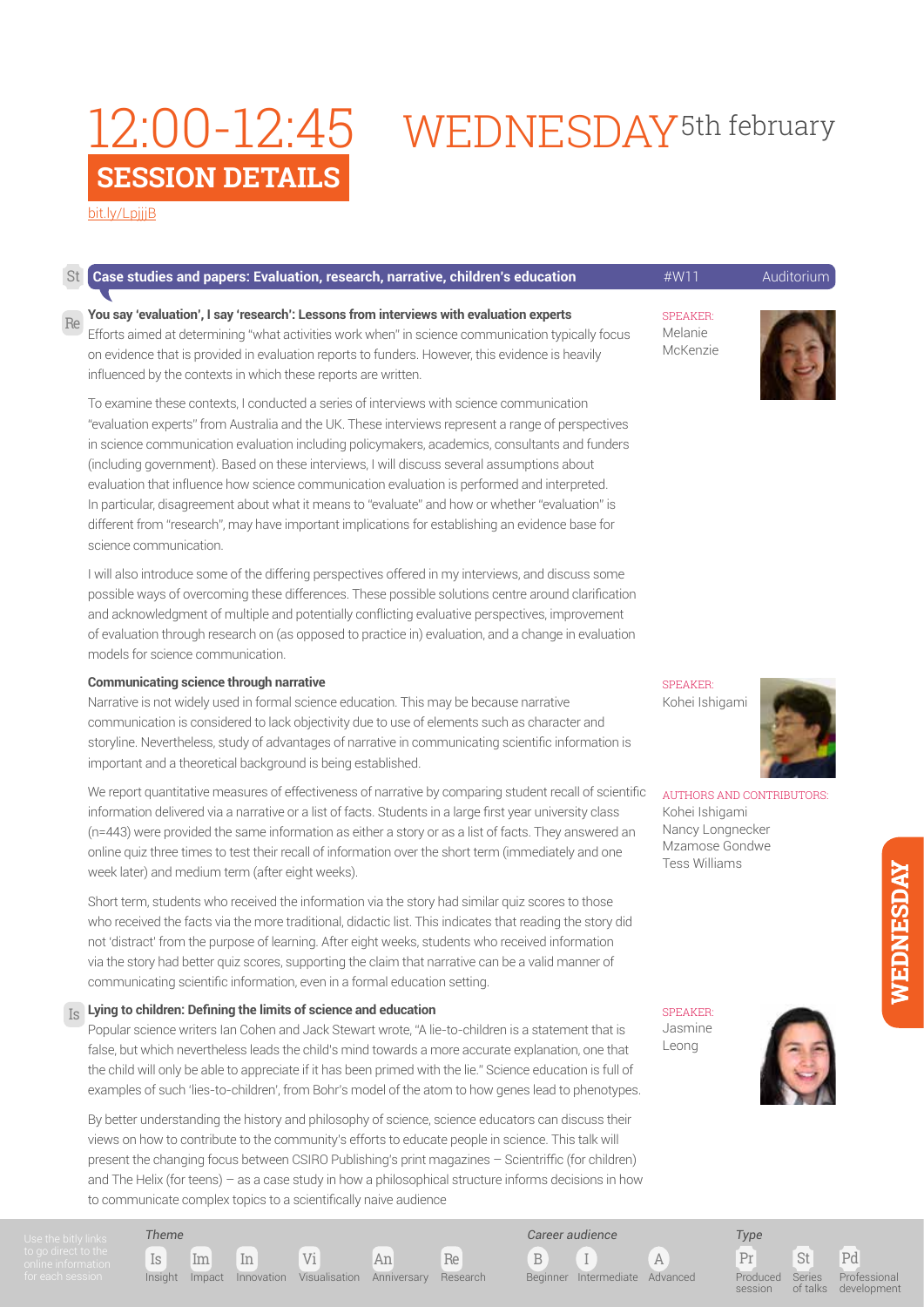### **SESSION DETAILS** 12:00-12:45

# WEDNESDAY<sup>5th</sup> february

[bit.ly/LpjjjB](http://bit.ly/
LpjjjB)

| St | Case studies and papers: Agricultural audiences, apps, messaging and visualisation                                                                                                                                                                                                                                                                                                  | #W12                                                      | Room B1 |
|----|-------------------------------------------------------------------------------------------------------------------------------------------------------------------------------------------------------------------------------------------------------------------------------------------------------------------------------------------------------------------------------------|-----------------------------------------------------------|---------|
|    | $\overline{\mathrm{Im}}$ Appy days: A case study of SoilMapp<br>There are now 40 billions 'apps' downloaded to portable devices worldwide. Almost half (8.7 million)<br>of adult Australians own a smart device, such as a tablet or mobile phone and during June 2012, 4.45<br>million adult smartphone users downloaded a mobile app.                                             | <b>SPEAKER:</b><br>Claire Harris                          |         |
|    | The opportunities apps provide for greater, easier access and interaction with information and other<br>people is undeniable. Many research and government agencies realise this and are supporting the<br>development of apps for internal and external audiences. There are many factors that government<br>agencies, like CSIRO, need to explore to develop and distribute apps. | AUTHORS AND CONTRIBUTORS<br>Claire Harris<br>Peter Wilson |         |
|    | This case study outlines the experience of the CSIRO team involved in the final development release                                                                                                                                                                                                                                                                                 |                                                           |         |

This case study outlines the experience of the CSIRO team involved in the final development, release and promotion of SoilMapp, CSIRO's first official app. SoilMapp for iPad provides access to the best nationally consistent soil databases available in Australia.

This paper will provide an overview of: 1) the processes and inputs required for releasing SoilMapp (including from information technology, legal, business development and communication specialists), 2) the communication objectives, activities, and resources required, 3) challenges and learnings and what could or should have been done differently, 4) the impacts  $-$  both expected and unexpected  $$ from the app, including for communication, research and project collaboration.

#### **Smarten down the message**  In

If you ever find yourself in the situation where you are catering for a group, and you are wondering how much food to prepare, the best thing to do is to prepare a little extra, just in case. The last thing you want to do is run out. Believe it or not, you've just read two sentences that describe exactly how some herbicide resistant crop weeds counterattack the commonly used herbicide, glyphosate. The focus of the Australian Herbicide Resistance Initiative (AHRI) is profitable farming, and to help growers achieve this we convert the high level science our researchers perform into simple, easy to understand messages. As we will demonstrate, we layer levels of information and "smarten down the message" using the SUCCESs principle (Simple Unexpected Concrete Credentialed Emotional Story). Layer one appeals to growers by fitting science into their world. Layer two adds more detail to the story, appealing to agronomists. The third layer targets the scientific community, or those who are after the full scientific detail in the form of a paper. In workshops and media, we follow the principle of growers talking to growers through our "key influencer" farmers. Essentially, we provide the story, not just the science.

#### **Visualising insects: An exploration through science and art**  Vi

Visualising the world of insects is at its most exciting and innovative stage of science exploration with resources and technology to envisage intricate and complex detail, explicitly from the miniscule extremes of internal and external microscopic examination. Over the last twelve months, a unique collaboration has occurred between CSIRO Scientist, and artist, in unifying their scientific and creative research interests of visualising insects from the Australian National Insect Collection. This intersection of science and art, within the fields of computational Informatics, material science and entomology is truly a creative catalyst for imagination, ideas and innovation, particularly through the technical and aesthetic processes in which scientist and artist collaborate. We discuss the results of this Science and Art partnership, including the challenges and benefits we have experienced both for a large interdisciplinary research organisation, (The Commonwealth Scientific and Industrial Research Organisation – CSIRO) and for National exhibited artworks.



SPEAKER: Brogran Micallef



AUTHORS AND CONTRIBUTORS: Brogran Micallef Peter Newman Lisa May

SPEAKER: Eleanor Gates-Stuart



AUTHORS AND CONTRIBUTORS: Eleanor Gates-Stuart, Chuong Nguyen

*Theme*

Is Im In Vi An Re

Insight Impact Innovation Visualisation Anniversary Research

B I A

*Career audience*

Beginner Intermediate Advanced

Pr St Pd *Type* Produced

session

Series of talks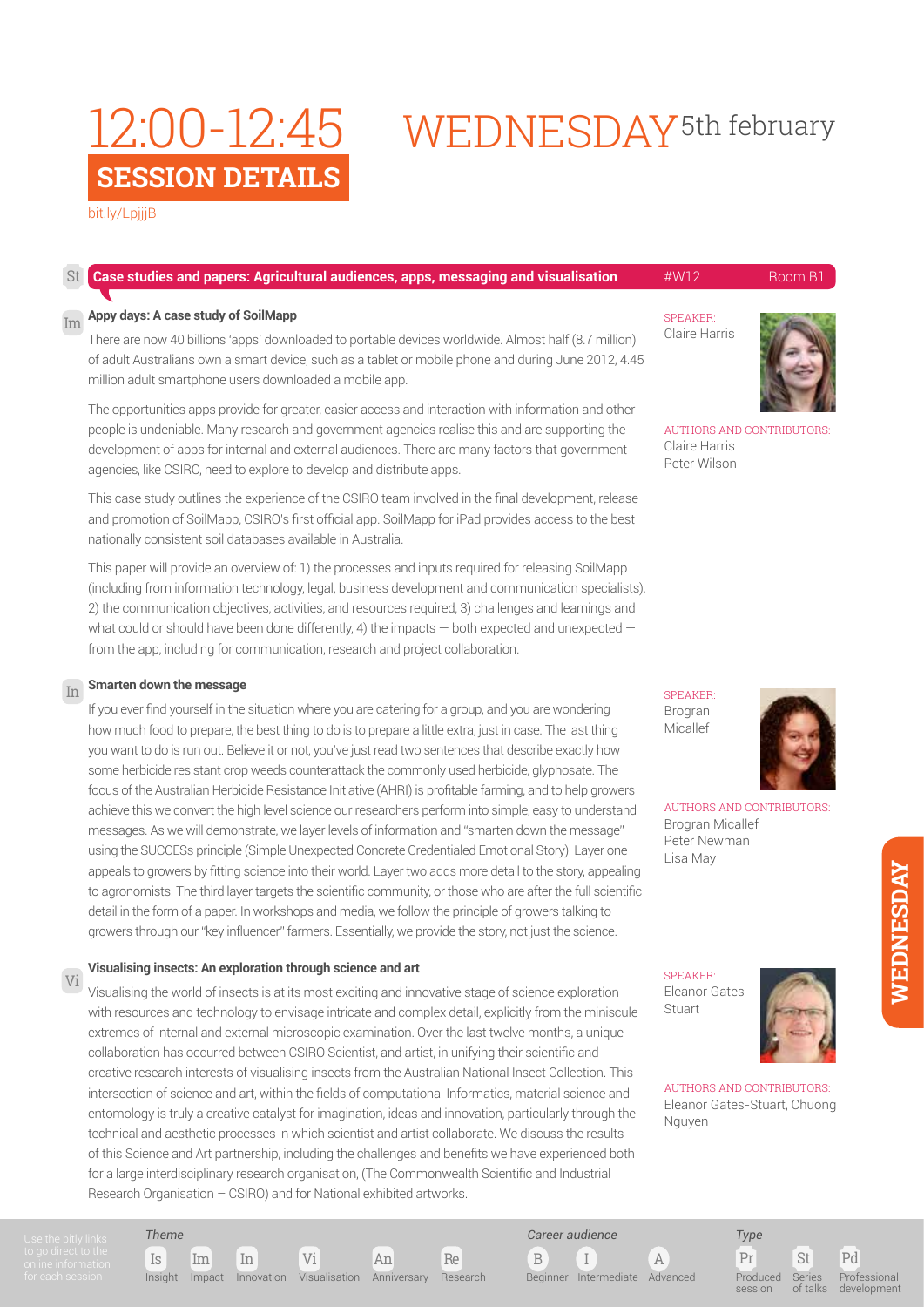### **SESSION DETAILS** 12:00-12:45

# WEDNESDAY<sup>5th</sup> february

[bit.ly/LpjjjB](http://bit.ly/
LpjjjB)

#### SPEAKER: Jenni Metcalfe **Case studies and papers: Climate change, adaptation and trust Account AMEL ARE ADAPTE ARE ADAPTE AT A ROOM B2 Climate change 'experts' on the internet soapbox: Democratising science and the media through blogs**  The rise of the blogosphere in the last decade has lead to a proliferation of digital voices on politicised scientific issues such as climate change. However, this does not mean that the 'ordinary' person, as compared to mainstream media representatives or scientific experts, has more engagement or influence in such issues than before the emergence of Web 2.0 technologies. The followers of issues-based and increasingly politicised blogs have tended to follow the elites – educated, mostly male bloggers with a background in journalism or writing. Is St

My research is finding that the dominant voices in the blogosphere conversations appear to be deniers of anthropogenic climate change with strong links to vested media and commercial interests. These links to vested interests make it harder for ordinary people to participate with expert scientists in the digital debate about climate change science. Despite this, there are opportunities for climate scientists to participate more actively in the blogosphere by being prepared to provide quick clear information about the latest climate science. Ordinary people can also participate more effectively in the blogosphere to increase their impact and voice by developing interest groups of concern and by networking and linking with influential groups, including mainstream media.

### **Research communication for immediate impact: Climate adaptation in Australia**

More than 140 research final reports were published by the National Climate Change Adaptation Research Facility (NCCARF) in 2012-2013 across 9 thematic areas. With this federally funded research investment to support decision making in government, business and the community, a high value is placed on the amount and quality of stakeholder involvement in the research and how quickly findings are referenced in sector-specific communication and policy. To explicitly address research communication and application in the Adaptation Research Grants Program (ARGP), NCCARF required primary investigators to prepare an End-user Engagement and Communication Plan for each project. The authors use three ARGP research final reports to demonstrate stakeholder-specific patterns of access in different sectors, based primarily on analytics from a purpose-designed, freely-accessed web site and public media attention and reporting. Stakeholder involvement is traced through: the original engagement and communication plans; researcher and stakeholder activities to promote the research in business, government and the community, and feedback on early consideration of the research by decision makers. The cases demonstrate the divergent nature of use and access to research information to support climate adaptation in human health, emergency management and settlements and infrastructure.

SPEAKER: Liese Coulter



AUTHORS AND CONTRIBUTORS: Liese Coulter David Rissik John Zhong

Is

### *Theme*









Pr St Pd Produced session Series of talks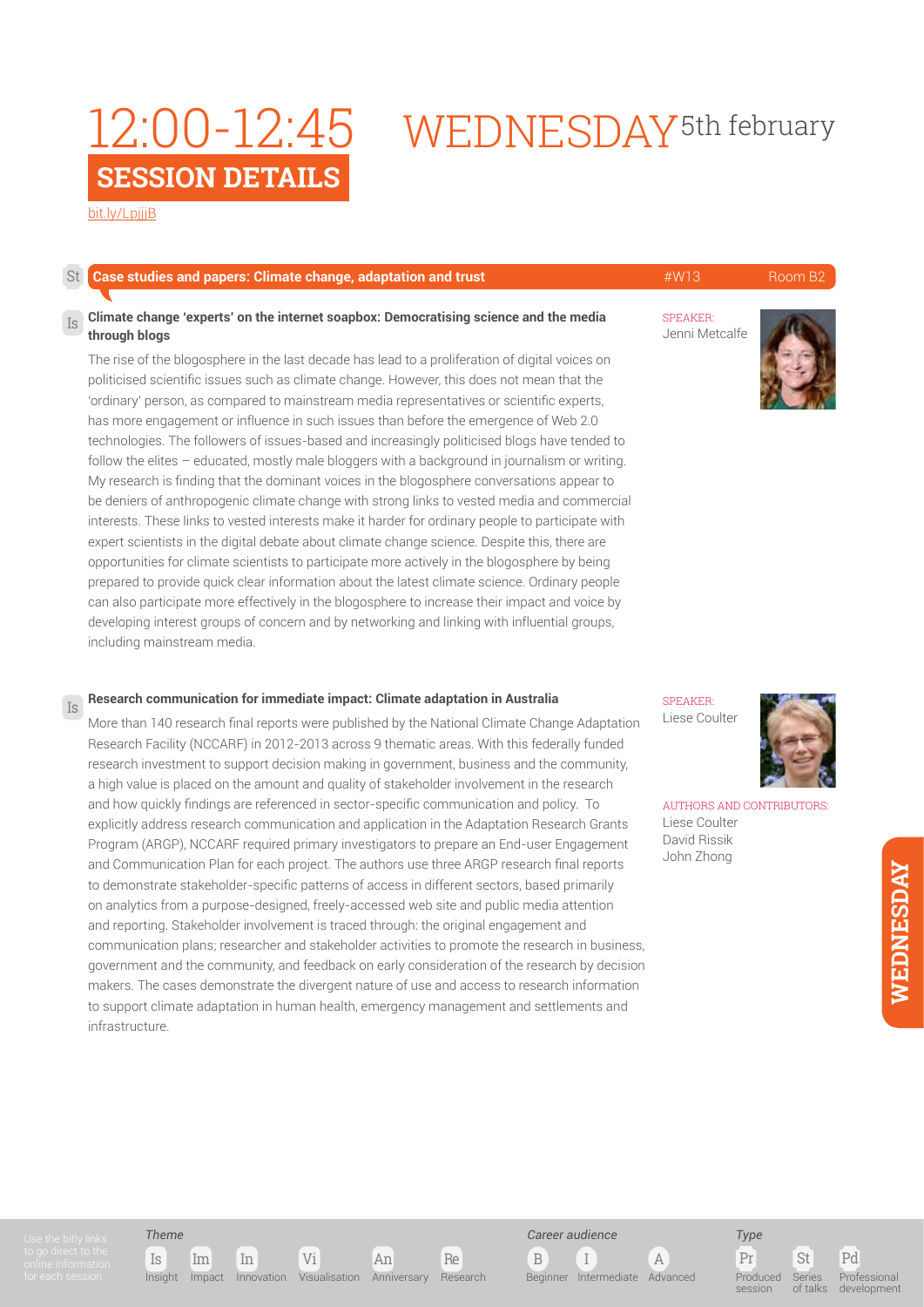# 12:00-12:45 WEDNESDAY<sup>5th february</sup>

[bit.ly/LpjjjB](http://bit.ly/
LpjjjB)

| St        | Case studies and papers: Climate change, adaptation and trust                                                                                                                                                                                                                                                                                                                                                                                                                                                                                                                                                                                                                                                                                                                                                                                                                                                                                                                                                                                                                                                                                                                                                                                                                                                                                                                                                                                                                                                                                                                                                 | #W13                          | Room B2 |
|-----------|---------------------------------------------------------------------------------------------------------------------------------------------------------------------------------------------------------------------------------------------------------------------------------------------------------------------------------------------------------------------------------------------------------------------------------------------------------------------------------------------------------------------------------------------------------------------------------------------------------------------------------------------------------------------------------------------------------------------------------------------------------------------------------------------------------------------------------------------------------------------------------------------------------------------------------------------------------------------------------------------------------------------------------------------------------------------------------------------------------------------------------------------------------------------------------------------------------------------------------------------------------------------------------------------------------------------------------------------------------------------------------------------------------------------------------------------------------------------------------------------------------------------------------------------------------------------------------------------------------------|-------------------------------|---------|
| Is        | Using trust during peer to peer communication about a contentious issue: Climate change and<br>farmers<br>The issue of climate change can be contentious for Australian farmers. Adapting will likely<br>require incremental and transformative change using knowledge from new research or<br>innovative practices. Diffusing innovations, Rogers asserts (2003), is a complex communication<br>process. Trusted face-to-face information sources who share similar attitudes and values can<br>be a critical and accelerating factor when people are learning about something new. A strong<br>body of evidence regarding technology transfer in forestry workers also supports this concept.<br>An example of a program that relies on strong peer-to-peer learning is the Climate Champion<br>program. The program aims to help farmers manage increasing climate risk in Australia<br>through better on-farm decisions, and the 37 participants demonstrate real-life examples of<br>these strategies. Chosen (in part) as good communicators in their regions and industries, they<br>particularly communicate with other producers about these issues. This Masters research<br>case study explores how trust in Climate Champion participants' communication contributes<br>to the program's objectives, how Climate Champion participants create trust, and how trust<br>can contribute to learning in those farmer networks. With added insights into how people<br>convey climate risk knowledge, we may be able to identify people who will likely be trusted<br>communicators in their networks. | <b>SPEAKER:</b><br>Sarah Cole |         |
|           | Community Storytelling Series 2 (part 2): Are and practice of story capturing                                                                                                                                                                                                                                                                                                                                                                                                                                                                                                                                                                                                                                                                                                                                                                                                                                                                                                                                                                                                                                                                                                                                                                                                                                                                                                                                                                                                                                                                                                                                 | #W10                          | Room B3 |
| <b>Pd</b> | Sharing stories is possibly one of the most important ways we have of communicating with each<br>other. It is how we share our hopes and fears, dreams, and passions and what we believe and<br>value as well as what we do not. We discover and make sense of our lives by telling the stories<br>we live and we find out about other lives by listening to the stories they tell.                                                                                                                                                                                                                                                                                                                                                                                                                                                                                                                                                                                                                                                                                                                                                                                                                                                                                                                                                                                                                                                                                                                                                                                                                           | PRODUCER:<br>Kali Madden      |         |
|           | This workshop will cover all the essential elements to capturing a great story as well as a<br>practical section to help you put storytelling into practice for your not-for-profit.                                                                                                                                                                                                                                                                                                                                                                                                                                                                                                                                                                                                                                                                                                                                                                                                                                                                                                                                                                                                                                                                                                                                                                                                                                                                                                                                                                                                                          | <b>SPEAKER:</b>               |         |
|           | Join this workshop to discover:<br><b>Finding the story</b><br>• What makes a good story and why<br>• The most important thing of all when catching stories                                                                                                                                                                                                                                                                                                                                                                                                                                                                                                                                                                                                                                                                                                                                                                                                                                                                                                                                                                                                                                                                                                                                                                                                                                                                                                                                                                                                                                                   | Susan<br>Rooney-<br>Harding   |         |
|           | <b>Bringing the story out</b><br>• Interviewing technique<br>• The 6 steps to an awesome interview<br>• The best questions                                                                                                                                                                                                                                                                                                                                                                                                                                                                                                                                                                                                                                                                                                                                                                                                                                                                                                                                                                                                                                                                                                                                                                                                                                                                                                                                                                                                                                                                                    |                               |         |
|           | <b>Storyboard creation</b>                                                                                                                                                                                                                                                                                                                                                                                                                                                                                                                                                                                                                                                                                                                                                                                                                                                                                                                                                                                                                                                                                                                                                                                                                                                                                                                                                                                                                                                                                                                                                                                    |                               |         |

- What is a storyboard
- How to make a storyboard

### **Video interviewing**

• The 4 elements to a great video interview

Is Im In Vi An Re

Insight Impact Innovation Visualisation Anniversary Research

### **Story capturing put into practice**

- Practical section
- Practice makes perfect

*Theme*

**WEDNESDAY**

WEDNESDAY

Pr St Pd Produced **session** 

*Type*

B I A

Beginner Intermediate Advanced

*Career audience*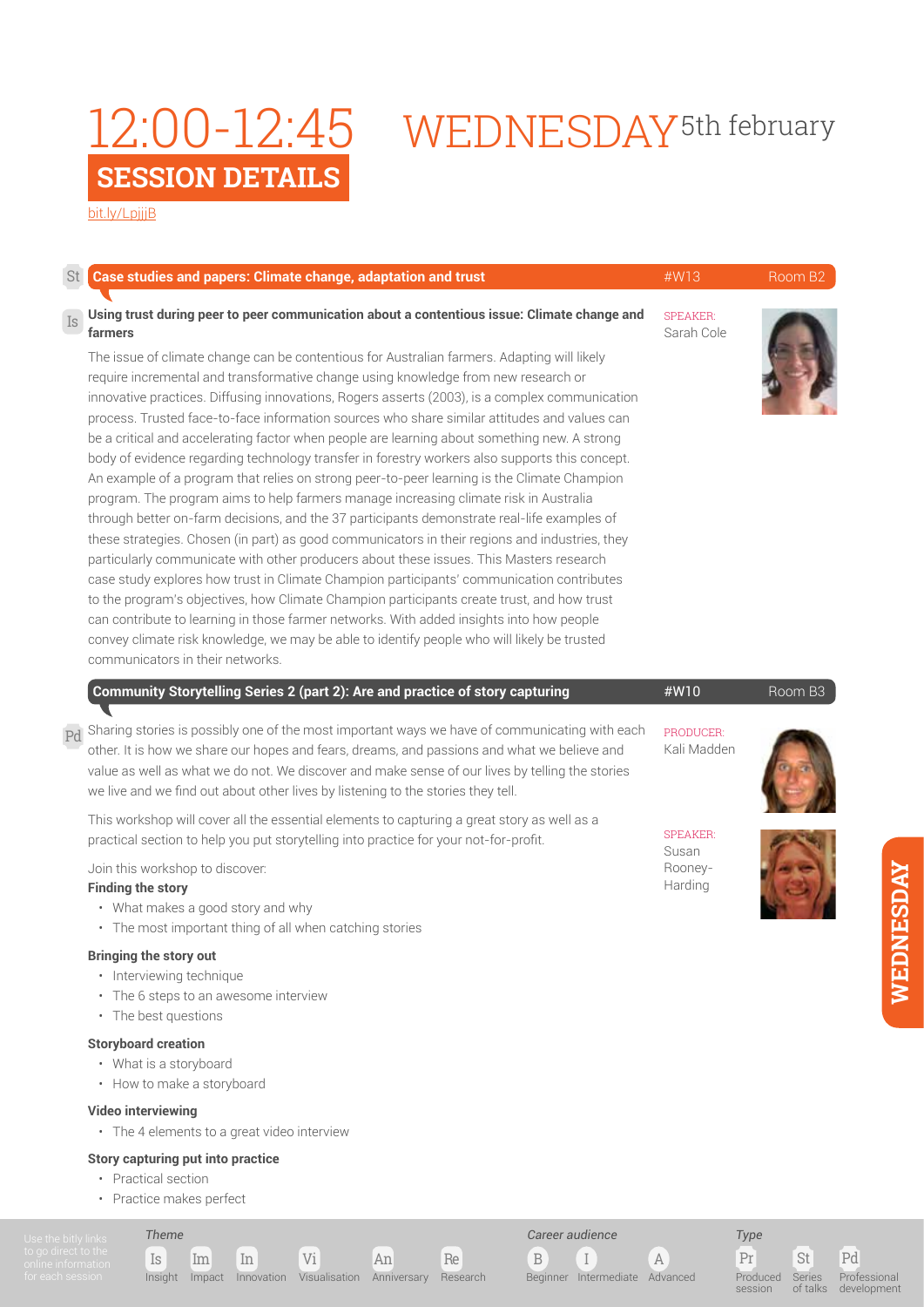# WEDNESDAY<sup>5th</sup> february

[bit.ly/1cA0fEK](http://bit.ly/
1cA0fEK)

Is

Is

#### **Case studies and papers: Engaging different audiences: Maths communication, events and entertainment** and the contract of the contract of the contract of the contract of the contract of the contract of the contract of the contract of the contract of the contract of the contract of the contract of St

### **Maths and science: the original frenemies**

The Inspiring Australia strategy includes mathematics in its definition of science as 'a field of study in its own right, as well as an essential tool of the sciences'. However, science and mathematics are still often referred to as two distinct fields, such as in the Australian Curriculum.

CSIRO Publishing produces Science by Email and Maths and Stats by Email, which have similar target audiences: children aged 9 to 13, and their teachers, parents and the general public. Through these publications, CSIRO Publishing is in a unique position to investigate the public's perception of mathematics, science, and the relationship between the two.

Surveys of both newsletter audiences allow analysis of the differences between these science and mathematics groups, comparing how readers engage with the newsletters and the impact the newsletters have on them. Data from the mailing list software includes open rates and click rates as measures of reader engagement. The combined data gives insight into how these audiences overlap, and shows any key differences in how the readers interact with the newsletters. This helps us better understand the intersection of science and maths communication, and how to deliver greater impact for our publications.

### **Building the 'Y' of science communication: insights into a collaborative strategic narrative**

Gary Ellem Building a future we all want to live in is a key challenge for humanity and is framed by the constraints of sustainability. One of the enablers of sustainable societies is that they have adaptive capacity – the ability to identify challenges, consequences and opportunities, and be able to respond positively with an appetite for innovation and new ways of being.

The Hunter Valley Electric Vehicle Festival is a collaborative community engagement platform contributing to a strategic narrative of building dynamic and innovative sustainable societies. The Festival has a series of three events – the EV Policy Workshop, the EV Prize race day and the community EV Show, that target specific audiences around the narrative of sustainable transport and cleantech industry development in a resource intensive region. The targeted audiences are industry and government policy makers, current and future innovators as well as the broader community.

The approach of the Festival has been to immerse the target audiences in the challenges and cocreation of solutions. The success of the program has been as an interactive demonstrator for the 'process' of science where creativity and the development of new possibilities meets the reality of performance in the real world.

#### **On the plus side: What people love hearing about maths** Is

Dine with us on a light but informative smorgasbord of recent successes in communicating maths and what we as science communicators can learn from them. Take-aways encouraged!

This presentation offers an entertaining romp through maths communication, education and social media. Using 'how to count fish' (or 'fishery stock estimation') as a case study, we'll explore engaging ways to communicate mathematical concepts to a range of audiences.

We'll look at maths communication from the educational to the entertaining in a range of media including video, online newsletters, blogs, performance. We'll discuss why maths is important, why mathematicians do maths in the first place, why we think everyone should know a bit more about maths and what it does.

As we move around the buffet table, we'll touch on maths and The Simpsons, and explore why people go crazy on social media about dates like 5/8/13, 31/8/13 and 5/12/13. That just about sums it up really.

Is Im In Vi An Re *Theme* Insight Impact Innovation Visualisation Anniversary Research

*Career audience*

B I A Beginner Intermediate Advanced

Pr St Pd Produced session Series of talks

*Type*

Professional development

**WEDNESDAY**

WEDNESDAY

SPEAKERS: Carrie





David Shaw





Danielle Lloyd-

SPEAKERS:

SPEAKER: David Shaw

David Shaw Patrick Mahony

AUTHORS AND CONTRIBUTORS:

Prichard

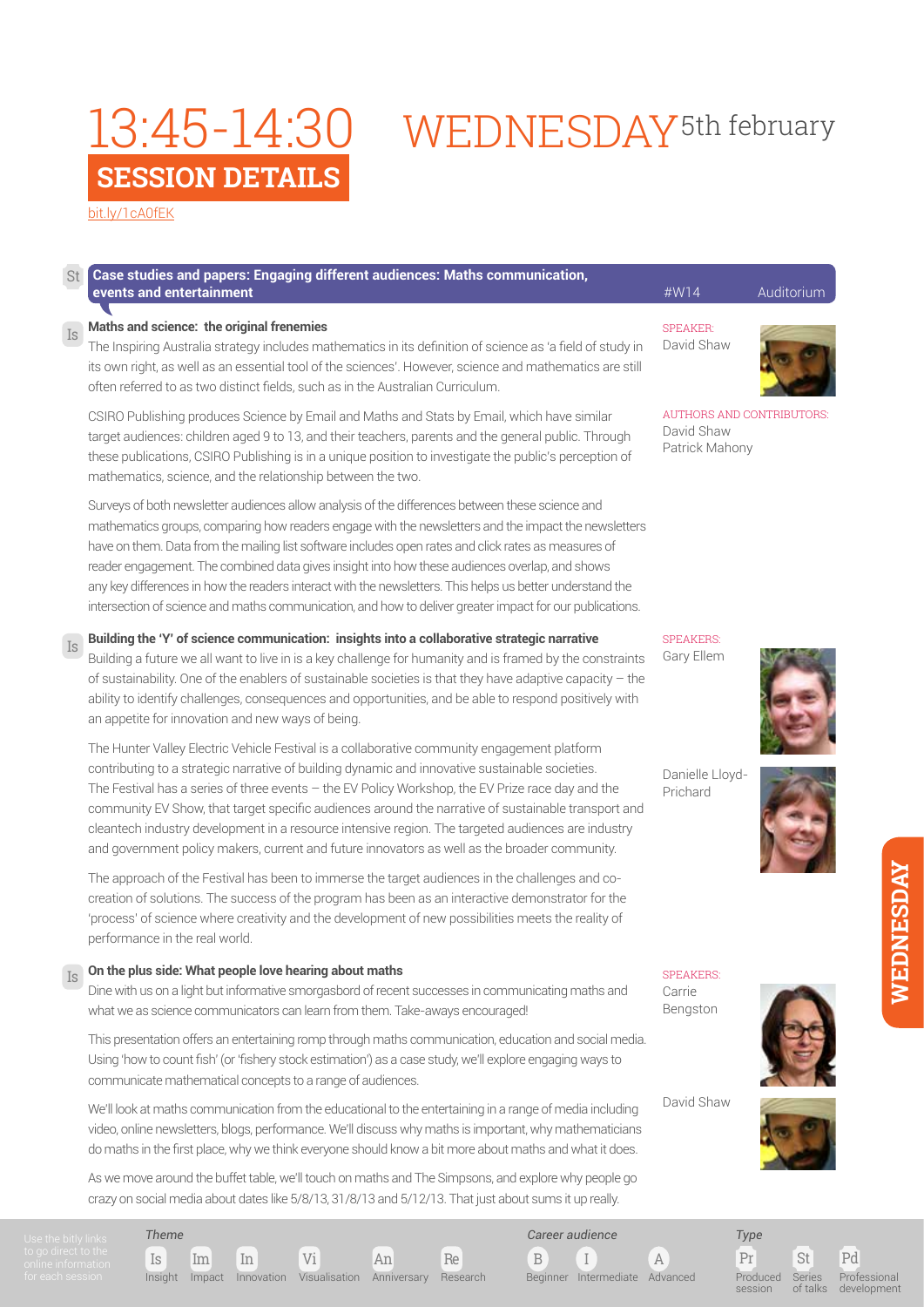# WEDNESDAY<sup>5th</sup> february

[bit.ly/1cA0fEK](http://bit.ly/
1cA0fEK)

|          | Evaluation workshop: Collecting evidence to determine if you have had an impact                                                                                                                                                                                                                                                                                                                                              | #W15                                   | Room B1 |
|----------|------------------------------------------------------------------------------------------------------------------------------------------------------------------------------------------------------------------------------------------------------------------------------------------------------------------------------------------------------------------------------------------------------------------------------|----------------------------------------|---------|
| Im<br>Pd | In this workshop, you will consider evaluation tools developed by the presenters in a project<br>supported by Inspiring Australia. This work contributes to the IA objective of developing the<br>evidence base for science engagement.                                                                                                                                                                                      | PRODUCERS AND PRESENTERS<br>Jo Elliott |         |
|          | The presenters will provide examples of different evaluation tools, show illustrations of results<br>from their use and lead a discussion about choosing evaluation tools. Attendees will consider<br>evaluation for the sometimes competing requirements of reporting and learning what is needed<br>to improve activities as well as compatibility of different tools with available resources and<br>audience constraints | Nancy<br>Longnecker                    |         |
|          | Opportunities will be explored to establish or build on collaborations that facilitate evaluation of<br>different programs.                                                                                                                                                                                                                                                                                                  |                                        |         |
|          |                                                                                                                                                                                                                                                                                                                                                                                                                              | Mzamose<br>Gondwe                      |         |
| St       | <b>Case studies and papers: Communicating risk and tackling misinformation</b>                                                                                                                                                                                                                                                                                                                                               | $\#W16$                                | Room B2 |

Im Combating a two decade misinformation against the scientific consensus on climate change and speaker of the<br>History The Skeptical Science website refutes climate misinformation with peer-reviewed science. We achieve this by embracing a diversity of message formats, delivered through social media and smartphone apps, delivered to hundreds of thousands of people each month. To cater to a diverse audience, myth rebuttals are available at advanced, intermediate and beginner levels, from detailed, technical treatments to tweetable one-liners. While social media has been an effective medium, we experimented with an alternative model in 2013, employing the strategic combination of open-access peer-review, mainstream media outreach and social media marketing. This strategy was adopted with the release of a paper quantifying the level of agreement on human-caused global warming in published climate papers, designed to reduce the influence of a two decade misinformation campaign manufacturing doubt about the scientific consensus. The campaign resulted in global mainstream media attention as well as acknowledgement from key public figures such as President Obama, Al Gore and the UK Minister for Energy Edward Davey. Another measure of impact was a strong backlash from opponents of climate action, with over 150 online articles attacking our research in the 100 days since publication. Our approach was informed by psychological research into both the importance of scientific consensus and how to reduce the influence of misconceptions. While multiple methods of delivery are important, equally important is the construction of the messages themselves. I will examine the science of crafting compelling messages and how combination with diverse message delivery can lead to impactful communication outcomes.

Is Im In Vi An Re Insight Impact Innovation Visualisation Anniversary Research



Beginner Intermediate Advanced

John Cook

Pr St Pd *Type* Produced session Series  $\frac{1}{2}$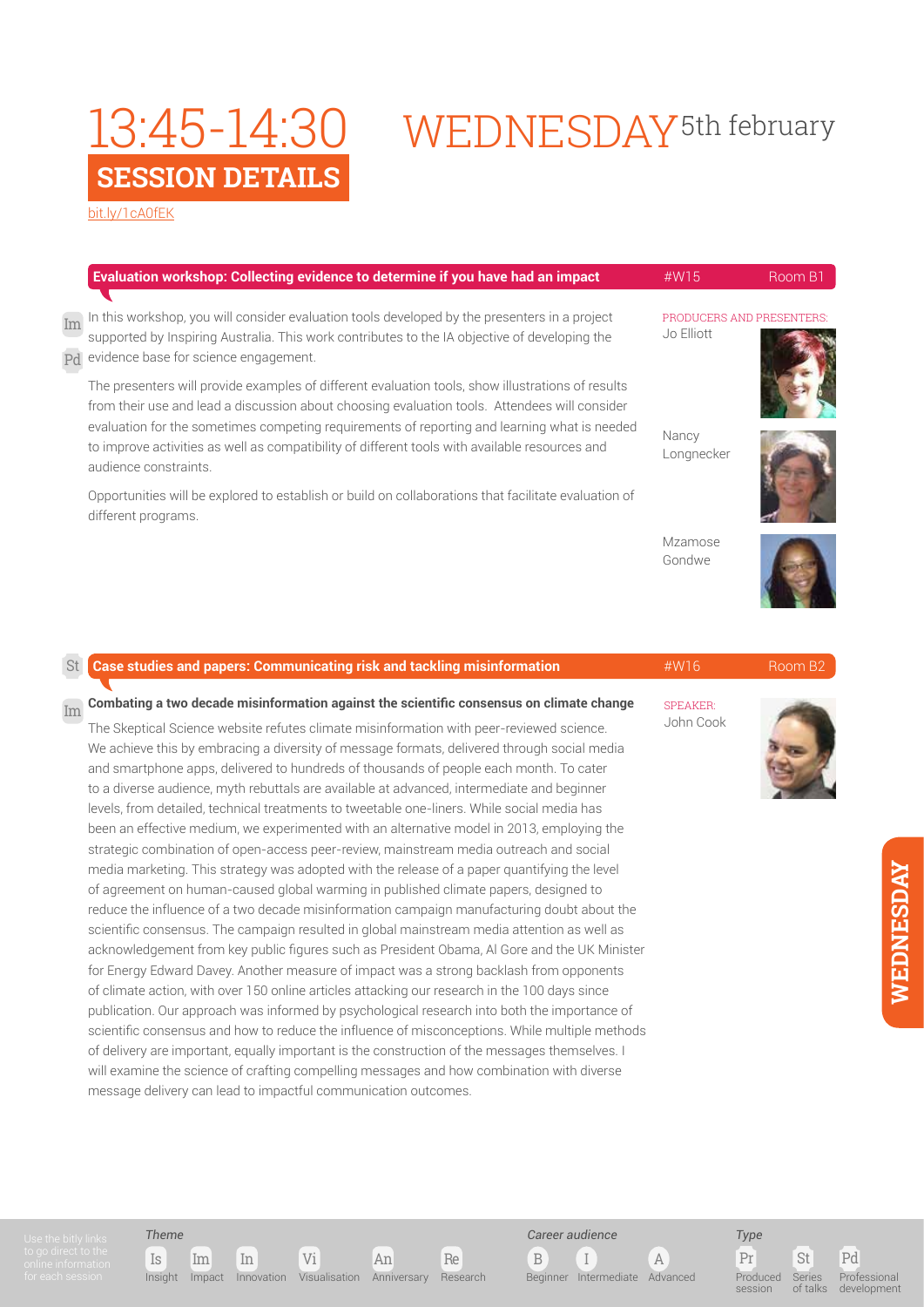# WEDNESDAY<sup>5th</sup> february

[bit.ly/1cA0fEK](http://bit.ly/
1cA0fEK)

| St | <b>Case studies and papers: Communicating risk and tackling misinformation</b>                                                                                                                                                                                                                                                                                                                                                                                                                                                                                                                                                                                                                                                                                                                                                                                                                                         | $\#W16$                         | Room B <sub>2</sub> |
|----|------------------------------------------------------------------------------------------------------------------------------------------------------------------------------------------------------------------------------------------------------------------------------------------------------------------------------------------------------------------------------------------------------------------------------------------------------------------------------------------------------------------------------------------------------------------------------------------------------------------------------------------------------------------------------------------------------------------------------------------------------------------------------------------------------------------------------------------------------------------------------------------------------------------------|---------------------------------|---------------------|
| Im | Immunisation: Informing the nation<br>In 2011 the number of 'conscientious objectors' to immunisation was on the rise. The Australian<br>Academy of Science identified a need for unbiased, easily understood and scientifically sound<br>information on immunisation. Over 12 months a working group of the nation's top experts in<br>the field put together the Science of Immunisation: Questions and Answers booklet, designed<br>to assist Australian people to make an informed decision about immunisation. A carefully<br>designed and executed launch and communication strategy yielded excellent results: widespread<br>coverage across news, entertainment, features, and social media; endorsement and uptake<br>by key leadership groups; booklet readership in the millions; consumer-driven immunisation<br>information initiatives; and a national conversation which has led to legislative change. | <b>SPEAKER:</b><br>Kylie Walker |                     |
|    | In this presenting this science communication success story, I'll outline the communication<br>strategy, implementation and results, including the longer-term impact on both quantity and<br>quality of media coverage of the issue, and promising signs of behavioural change in Australian<br>society.                                                                                                                                                                                                                                                                                                                                                                                                                                                                                                                                                                                                              |                                 |                     |

| Community Storytelling Series 2 (part 3): Art and practice of story capturing                                                                                                                                                                                                                                                                                                                   | $\#W10$                  | Room B <sub>3</sub> |
|-------------------------------------------------------------------------------------------------------------------------------------------------------------------------------------------------------------------------------------------------------------------------------------------------------------------------------------------------------------------------------------------------|--------------------------|---------------------|
| $_{\rm Pd}$ Sharing stories is possibly one of the most important ways we have of communicating with each<br>other. It is how we share our hopes and fears, dreams, and passions and what we believe and<br>value as well as what we do not. We discover and make sense of our lives by telling the stories<br>we live and we find out about other lives by listening to the stories they tell. | PRODUCER:<br>Kali Madden |                     |
| This workshop will cover all the essential elements to capturing a great story as well as a<br>practical section to help you put storytelling into practice for your not-for-profit.                                                                                                                                                                                                            | <b>SPEAKER:</b><br>Susan |                     |
| Join this workshop to discover:<br><b>Finding the story</b><br>What makes a good story and why<br>٠<br>• The most important thing of all when catching stories                                                                                                                                                                                                                                  | Rooney-<br>Harding       |                     |

### **Bringing the story out**

- Interviewing technique
- The 6 steps to an awesome interview
- The best questions

### **Storyboard creation**

- What is a storyboard
- How to make a storyboard

### **Video interviewing**

• The 4 elements to a great video interview

Is Im In Vi An Re

Insight Impact Innovation Visualisation Anniversary Research

### **Story capturing put into practice**

- Practical section
- Practice makes perfect

*Theme*

### B I A Beginner Intermediate Advanced

*Career audience*

Produced **session** 

*Type*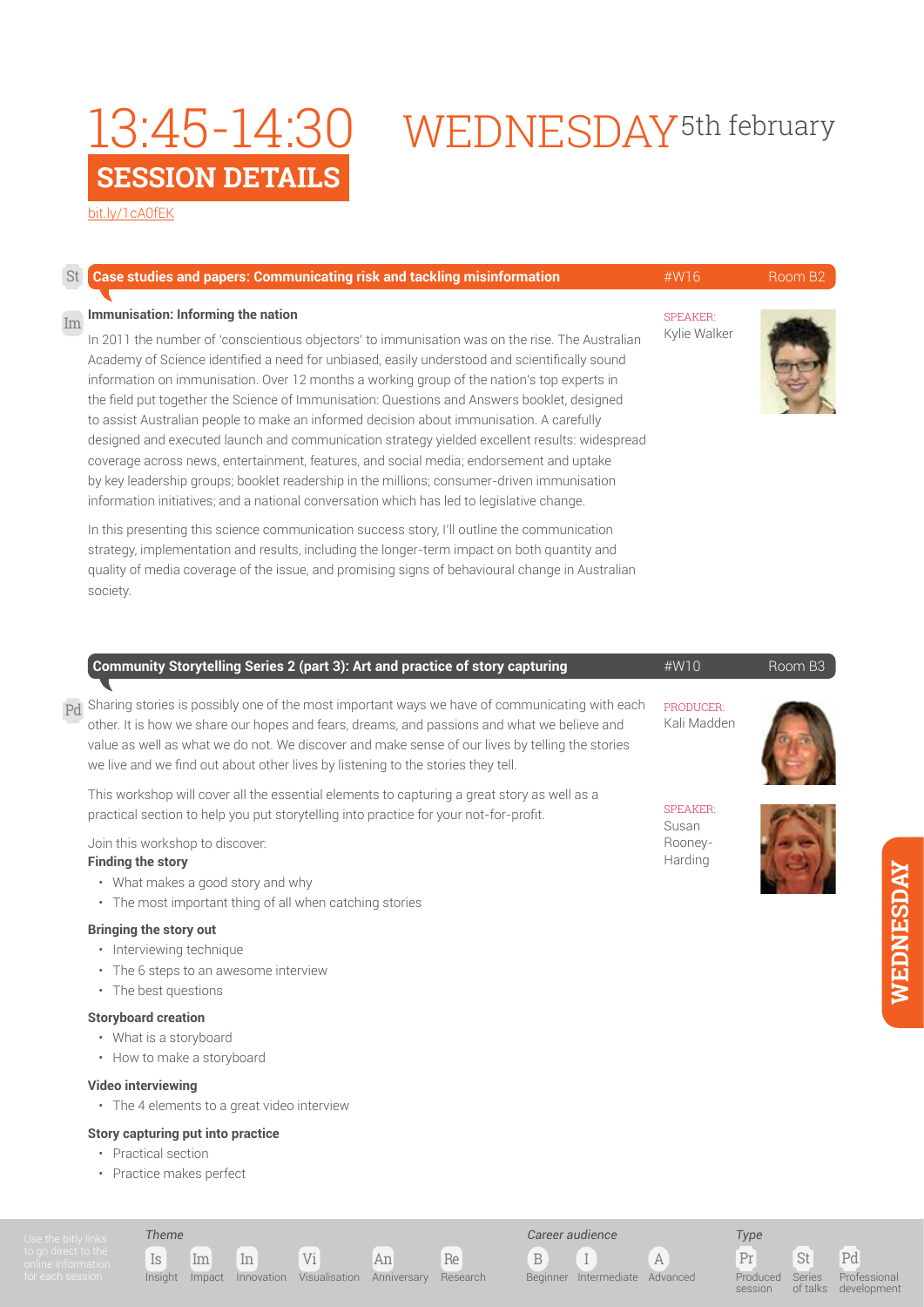# WEDNESDAY<sup>5th</sup> february

[bit.ly/Lf8VKD](http://bit.ly/
Lf8VKD)

#### **Case studies and papers: Influencing enrolments and career choices, young people and students in high school and university Auditorium Auditorium** *Auditorium* **Auditorium** St

**STEM Futures: An innovative approach to guiding career choices for high school students**  The recent position paper from the Office of the Chief Scientist has called for a strategic approach to science, technology, engineering and mathematics (STEM) in the national interest (Office of the Chief Scientist, 2013). To reverse the declining trends in STEM participation at all levels of education, the paper recommends students be guided in their study decisions by highlighting the need for an increasingly diverse and well qualified STEM workforce. Much has been written about the importance of using STEM professionals as role models to steer school students towards STEM careers (e.g. NFER 2013, Ware & Stein 2013). There is also a focus on presenting career options to senior secondary school students to guide their tertiary study choices. However, the declining numbers of students studying sciences and mathematics as senior subjects means that there is already a lower pool of students to make the progression to tertiary studies in STEM areas. The STEM Futures model has been developed by the Science and Engineering Faculty as part of the QUT Widening Participation program to build aspirations for tertiary STEM studies for students from disadvantaged backgrounds. The program works in conjunction with science and mathematics departments in target high schools to showcase STEM-based careers to students in year 10. By demystifying the tertiary study required for these professions through presentations by currently enrolled student ambassadors, the program endeavours to increase the number of students undertaking science and mathematics in senior school in preparation for their progression to university STEM studies. The premise of the program is based on a continuum of career decision making, particularly for those 'first in family' students, with the decision to undertake senior science and mathematics a requisite to successful transition to the tertiary studies associated with their desired STEM-based career. Results to date have been very positive, with targeted schools reporting an increased interest and level of enrolment in senior sciences and mathematics subjects. This program also has broader application, with requests to host STEM Future events from schools outside the Widening Participation network. Im

#### **Pop culture influences on tertiary physics enrolments** Re

*Theme*

Popular culture offers a variety of opportunities and avenues for potential tertiary students to become engaged in physics. These include programs such as "The Big Bang Theory", or "The Wonders of the Universe with Brian Cox", personalities such as "Karl", video games such as "Portal" and web comics such as "xkcd". These pop culture products are generally not aimed at boosting tertiary enrolment but at entertainment, while still conveying some strong physics concepts and processes. There is anecdotal evidence to suggest that some individuals have enrolled in tertiary science degrees because of pop culture influences, and some historical increases in science enrolments have been linked to popular culture (notably the boom in university forensic science courses in the early 2000s, precipitated by popular crime television programs). But the reach and strength of pop culture's influence on science enrolments has not been systematically studied, particularly with respect to physics.

The aim of this project was to examine the influence of popular culture on secondary students' ambitions to enrol in tertiary physics. We surveyed secondary school students in NSW about what influences their subject choices. The survey considered pop culture influences such as television programs, video games, web comics, and more. In this presentation we will share some preliminary results, and discuss the potential for capitalising on popular culture to encourage further enrolments in tertiary science.

Is Im In Vi An Re

Insight Impact Innovation Visualisation Anniversary Research

SPEAKER:

Maria Barrett





AUTHORS AND CONTRIBUTORS: Tom Gordon Chris Stewart Lindy Orthia Merryn McKinnon

*NEDNESDAY* **WEDNESDAY**

Pr St Pd *Type*

Series of talks

Produced session

B I A

Beginner Intermediate Advanced

*Career audience*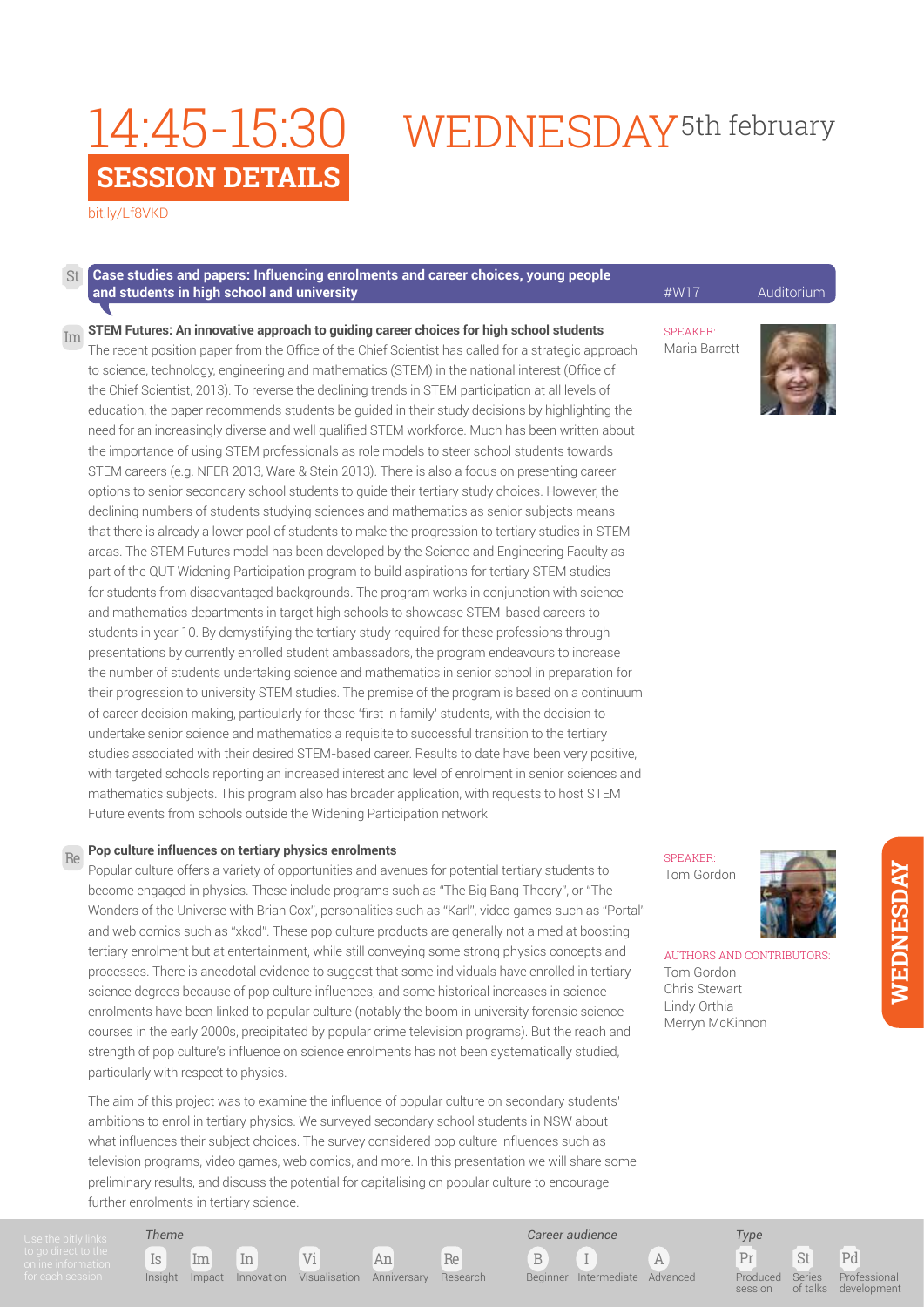[bit.ly/Lf8VKD](http://bit.ly/
Lf8VKD)

St

### **Case studies and papers: Influencing enrolments and career choices, young people and students in high school and university Auditorium Auditorium Auditorium Auditorium Auditorium**

#### **The SEEC (Science, Engineering, Education, Communication) cooperative** Im

In general Australian science communication and outreach events tend to have a very shortterm focus and an ad hoc approach. This is not to say that we don't do anything good; quite the opposite. We generally provide excellent freestanding programs and events but with several common pitfalls. For example, events/programs frequently:

- focus on "Isn't science fun" rather than "You could do this"
- are inadequately resourced
- are not ongoing
- work in competition with each other
- are often not focused on a specific (and therefore measurable) outcome
- provide very little scaffolding for participants. i.e. they often fail to show where participants fit in or how the event is relevant to them

The University of Newcastle has developed a platform known as the SEEC (Science, Engineering, Education, Communication) cooperative. SEEC provides an innovative and structured sequence of interactions with young people a numerous occasions through their schooling, as well as a context for them to continue to engage with STEM as they grow. SEEC relies on an active partnership between family, community, business and government.

The SEEC cooperative is proposed as a very practical way to increase STEM\* engagement, science communication, and young people's interest in science and engineering careers.

In the session the existing SEEC programs at the University will be briefly introduces and to opportunities for further growth and cooperation explored.

\* STEM is an acronym for Science, Technology, Engineering and Mathematics

WEDNESDAY<sup>5th</sup> february

SPEAKER: Terry Burns









B I A Beginner Intermediate Advanced

*Career audience*



Pr St Pd Produced session Series of talks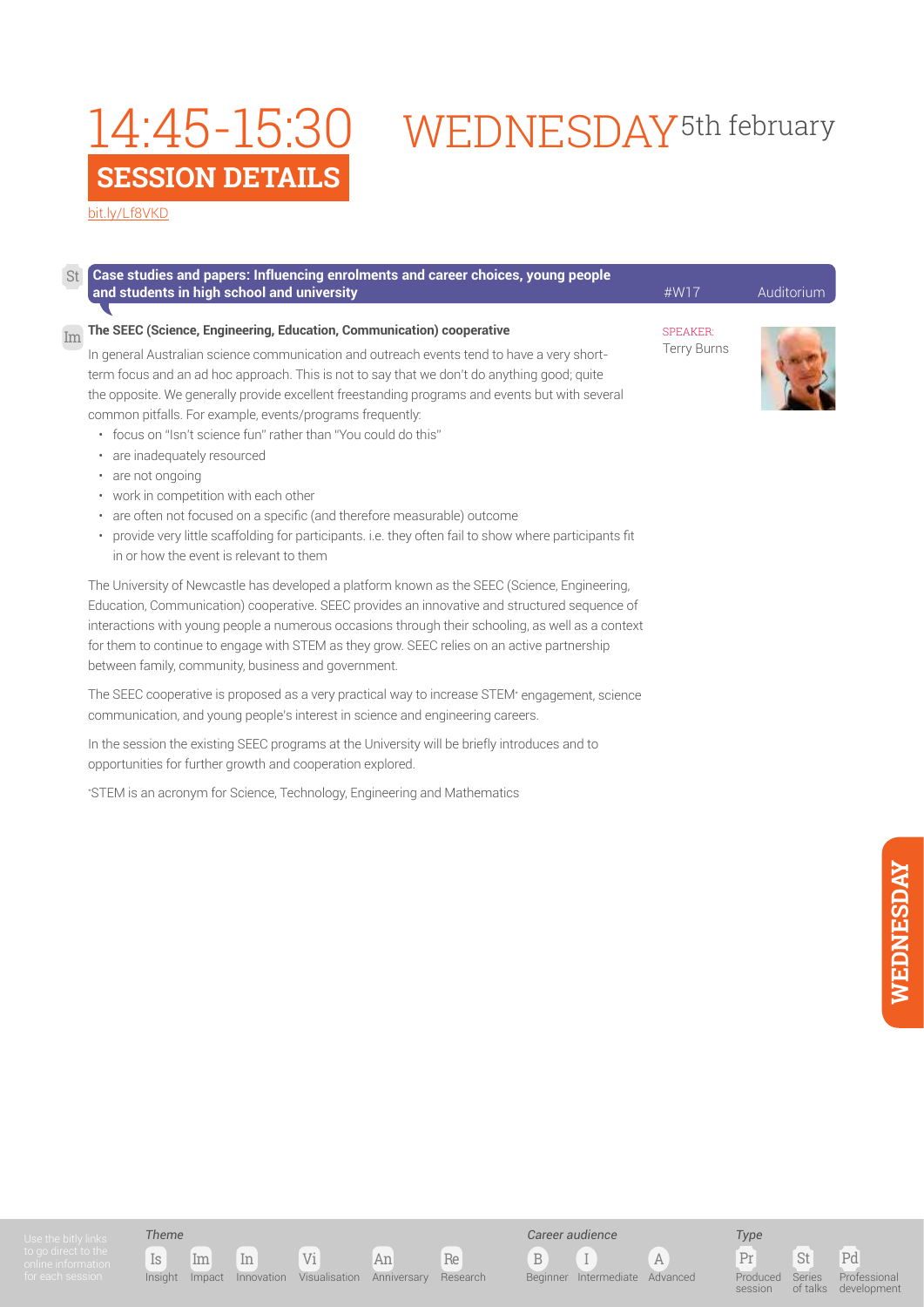### [bit.ly/Lf8VKD](http://bit.ly/
Lf8VKD)

#### **Case studies and papers: International agricultural research, collaboration and interaction and engaging with audiences online All Community Community Advantages and All Community Community Room B1** St

#### **Communication between agricultural scientists in international teams for rural development** Is

This paper reports research findings on how agricultural scientists working on research and development projects in South East Asia communicate with each other. Successful communication between scientists was shown to be vital for building effective relationships and outcomes from scientific projects implemented in developed countries, particularly as it enhanced trust and respect between team members. However, this contention has not been tested for international research teams from developed and developing countries working on collaborative projects in developing countries.

Qualitative interviews were conducted with 30 agricultural project managers, research scientists and communication specialists from various disciplines in agriculture, livestock production, fisheries and forestry in Australia and in Lao People's Democratic Republic (PDR) in 2011 and 2012. Interviewees cited informal face-to-face communication via meetings, field trips and, to a lesser extent, email as the most important forms of communication. Stronger relationships developed between team members when communication modes used non-verbal cues and verbal message content, which led to more nuanced and 'richer' communication that improved professional relationships.

Formal communication through the production of co-authored referred journal and conference papers played a very minor role in communication between these scientists as the donor organisation and Lao institutions placed little importance on them. Therefore, the continued strategic use of face-to-face communication would enable and enhance effective management and outcomes from international collaborations for agricultural and rural development, while further research is required into the effectiveness and future uses of digitally mediated communication between scientists collaborating over geographic and temporal boundaries.

#### **Building a community of practice in food security research**  In

In 2013, a project between four Australian government agencies began. The Food Systems Innovation project aims to more effectively apply evidence-based approaches to agricultural development and food security policy and programs. Interestingly the project has a strong focus on learning, knowledge exchange, capacity building and communication.

The project team is working across agencies and many different disciplinary backgrounds: from biophysical and socio-economic science, to knowledge management and adult learning. This has presented a confronting yet fruitful environment for exploring what is, in the eyes of project supporters, critical to ensuring future impact of research for development.

This presentation will summarise some of the activities underway in the project centred around knowledge brokering and communication to improve the creating, sharing, and use of knowledge. Some of these activities include:

- understanding how people, with diverse backgrounds, for example scientists working in CSIRO and program staff working in AusAID, learn and apply knowledge
- developing a knowledge management system, building on the experiences of other projects around the world, as the basis of the online engagement within the Community of Practice
- establishing cross-organisation communication and engagement approaches and priorities.

SPEAKER:

WEDNESDAY<sup>5th</sup> february

Wesley Ward



AUTHOR AND CONTRIBUTOR: Lisa Given

**SPEAKERS** Joanna Hicks



AUTHORS AND CONTRIBUTORS: Joanna Hicks Claire Harris Wolf Wanjura

> Pr St Pd *Type* Produced session Series of talks Professional development

### Is Im In Vi An Re *Theme*

Insight Impact Innovation Visualisation Anniversary Research

B I A

*Career audience*

Beginner Intermediate Advanced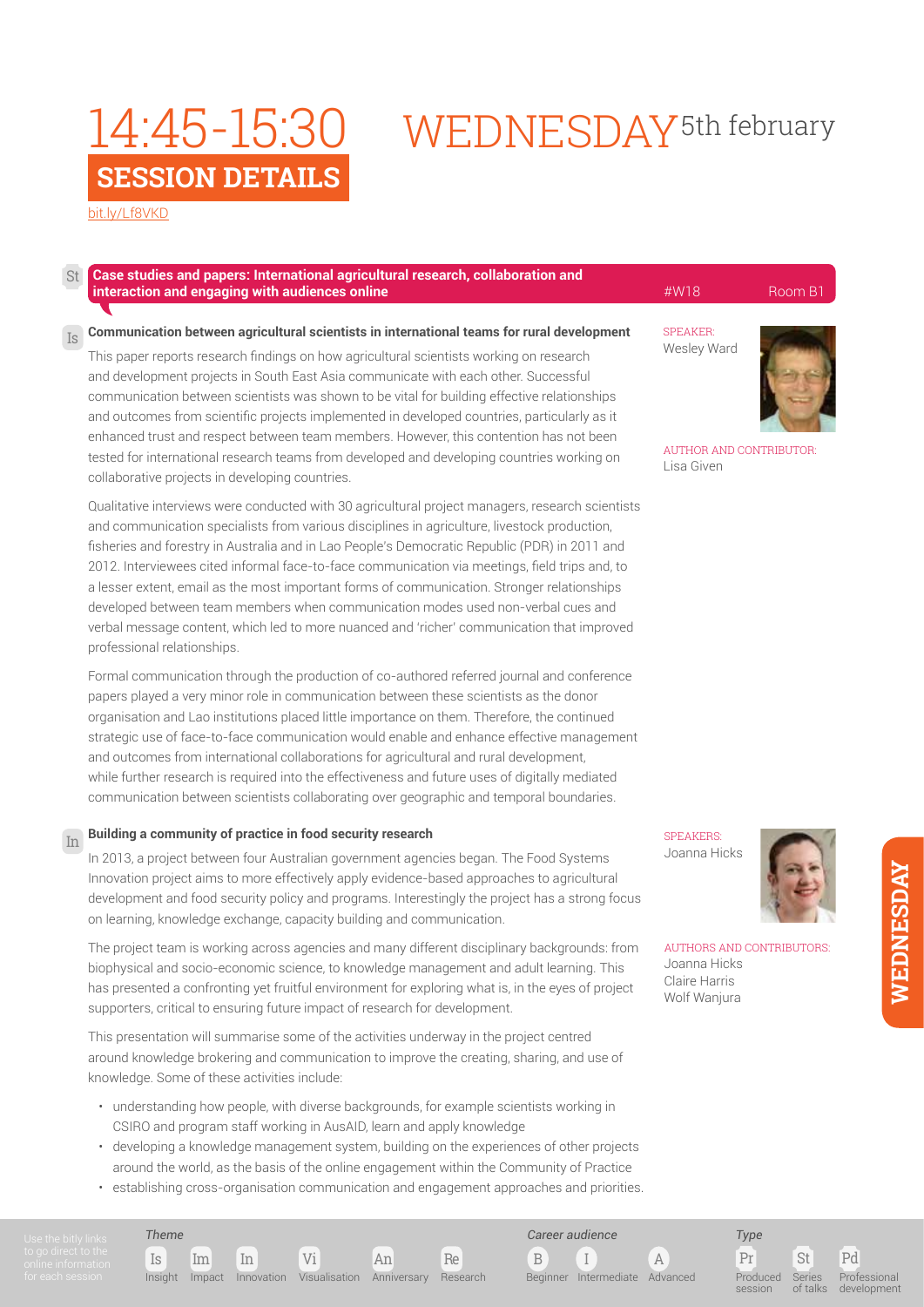# WEDNESDAY<sup>5th</sup> february

[bit.ly/Lf8VKD](http://bit.ly/
Lf8VKD)

| St | Case studies and papers: International agricultural research, collaboration and<br>interaction and engaging with audiences online                                                                                                                                                                                            | #W18                             | Room B1 |
|----|------------------------------------------------------------------------------------------------------------------------------------------------------------------------------------------------------------------------------------------------------------------------------------------------------------------------------|----------------------------------|---------|
|    | <b>MOOC</b> (Massive Open Online Course)<br>Summary: MOOCs (Massive Open Online Courses) offer a brilliant opportunity for educators,<br>science communicators and scientists to collaborate and interact with a large international<br>audience of web users.                                                               | <b>SPEAKERS:</b><br>Pahia Cooper |         |
|    | The Global Change Institute, University of Queensland is about to release 'Tropical Coastal<br>Ecosystems', an online course that is expected to be one of the largest free courses ever run in<br>Australia. Included in this course is a virtual fieldwork component: diving on the Great Barrier<br>Reef via Google Maps. |                                  |         |
|    | What are the advantages of using MOOCs to access large international audiences? Can we use<br>MOOCs for other science communication outcomes?                                                                                                                                                                                |                                  |         |
|    | A review of our experiences with engaging, educating and collaborating using new media.                                                                                                                                                                                                                                      |                                  |         |

| St | <b>Case studies and papers: Communicating risk and tackling</b><br><b>Example 20</b> misinformation in human and animal disease and biosecurity                                      | #W19            | Room B <sub>2</sub> |
|----|--------------------------------------------------------------------------------------------------------------------------------------------------------------------------------------|-----------------|---------------------|
|    | $\overline{\mathrm{Im}}$ Communicating biosecurity risks in New Zealand                                                                                                              | <b>SPEAKER:</b> |                     |
|    | The Ministry for Primary Industries (MPI) is the lead government agency that manages<br>biosecurity responses in New Zealand. MPI operates in an environment where biosecurity risks | Oriana Brine    |                     |
|    | 1. 1995년 1월 1일 - 1월 1일 - 1월 1일 - 1월 1일 - 1월 1일 - 1월 1일 - 1월 1일 - 1월 1일 - 1월 1일 - 1월 1일 - 1월 1일 - 1월 1일 - 1월 1일                                                                       |                 |                     |

and political pressures must be managed. Effective communication is crucial for all post-border responses. Scientific information guides decision making and helps determine risks associated with non-indigenous species. This presentation will describe a case study and provide insights into how science communication can affect the success of a response. In March 2013, MPI was notified of imported flyscreens with undeclared sand and soil as a ballast. The flyscreens were distributed across Australasia and although the laboratory confirmed they were low risk, MPI carried out a public recall. This case study illustrates that effective science communication can mitigate political and reputational pressures, and ensure appropriate outcomes.

#### **Ban the book or manage the risk? How to handle asbestos products in the home: a case study in risk communication** Is

Because of the large number of homes in Australia that include some asbestos building materials, there is an ongoing issue for homeowners, hobby renovators and members of the public about how to safely handle asbestos products. In 2009, Biotext was appointed by the Australian Government Department of Health and Ageing on behalf of the Environmental Health Subcommittee (a committee made up of representatives of all states and territories) to write and design a booklet for homeowners about the risks of asbestos for householders and the general public.

Our brief for the booklet were twofold:

*Theme*

- To communicate the health risks associated with low levels of asbestos exposure, such as occur in a home environment.
- To provide guidance on how to safely handle asbestos products in the home.

Is Im In Vi An Re

Insight Impact Innovation Visualisation Anniversary Research

SPEAKER: Janet Salisbury

B I A

Beginner Intermediate Advanced

*Career audience*



**IS** 

Pr St Pd *Type* Produced session Series of talks Professional development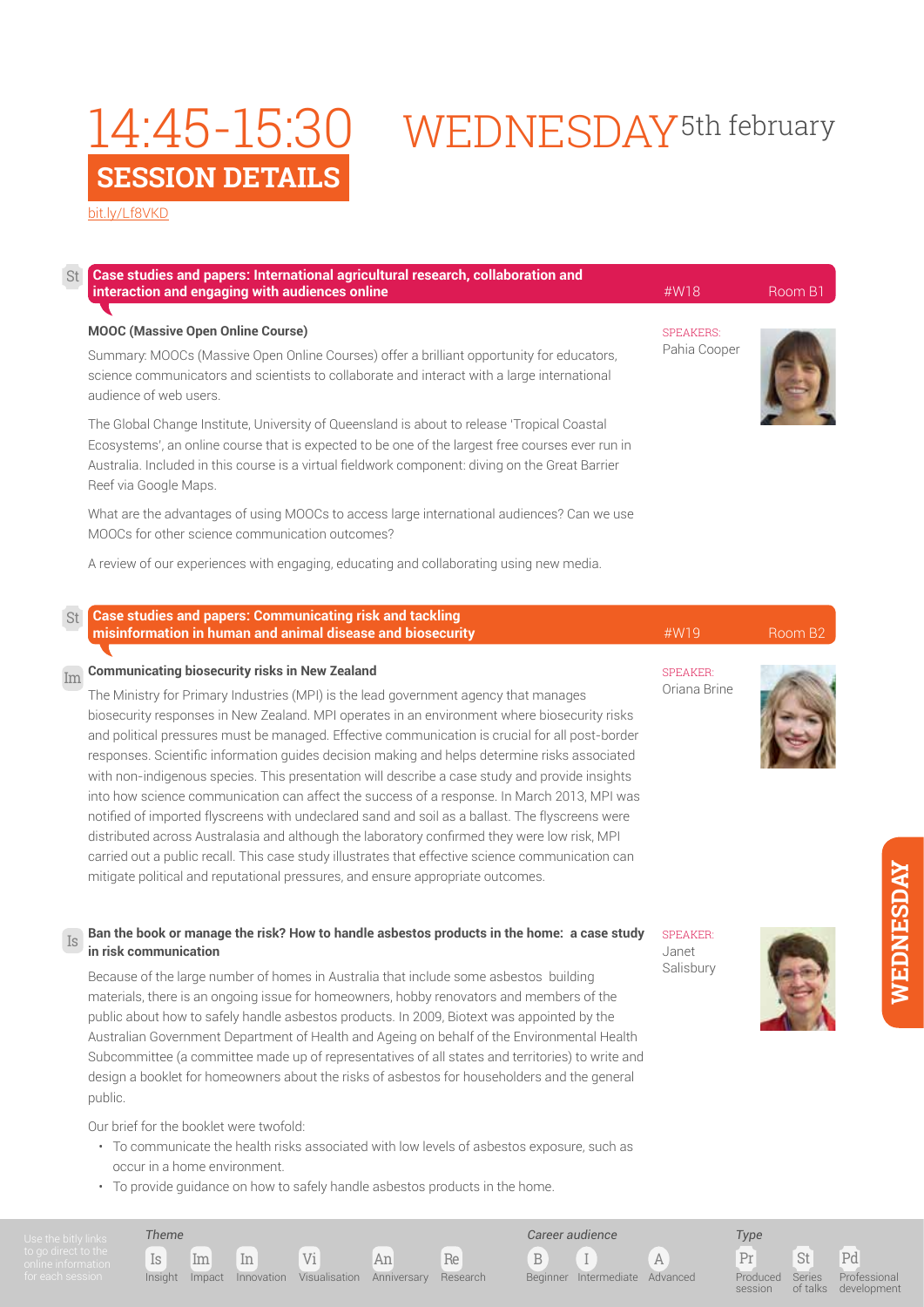## WEDNESDAY<sup>5th</sup> february

[bit.ly/Lf8VKD](http://bit.ly/
Lf8VKD)

The first aim of the booklet—risk communication—was a major challenge. As with many other environmental agents, there is no level of exposure that can identified as 'no risk' and risk communication for this issue involved the difficult task of providing clear information to promote the necessary precaution without over- or understating the danger. To convey these difficult concepts, we developed simple text and infographics to illustrate different risk factors and levels of risk, and designed an overall theme for the booklet based on a visual concept of dandelion fluff.

The second aim of the booklet—guidance on safe handling—was also challenging because of the wide variety of asbestos products that have been used in buildings and the number of different situations when exposure can occur. To achieve this aim, we used simple text, infographics, photographs, hypothetical case studies and action-focused information.

After many drafts, committee haggling and approvals, focus group testing, and sign-off by state, territory and federal chief medical officers, the booklet was published in 2012. Its publication caused an immediate outcry from asbestos disease sufferers support groups leading to 'ban the book' demonstrations in Victoria in late 2012. This was followed by revision of the booklet and publication of a new edition in 2013.

This talk will explore what happened, including our role as science communicators in this highly contentious policy area.

#### **Straight from the horse's mouth: The uptake of risk management strategies for Hendra virus by horse owners** Re

Hendra Virus is a fatal disease transmitted from bats to horses and then to humans. This zoonotic virus has a mortality rate of 54% in humans and over 80% in horses (McFarlane et al., 2011). With treatment options still experimental, risk minimization strategies aimed at infection prevention are the mainstay for disease management. A vaccine for horses released late in 2012 has become pivotal in controlling infection.

Because current risk management strategies rely on horse owners and trainers understanding and acting on preventative recommendations, it is vital to understand how these recommendations are received and acted upon by these stakeholders. Initial research suggests that there is a spectrum of horse owners' responses concerning strategies they could adopt to protect their horses and themselves against Hendra infections (Kung et al., 2013). These responses include taking action, knowing risk mitigation strategies and not adopting them, and finding the risk mitigation strategies impractical and irrelevant.

What factors drive those at risk of Hendra Virus infection to act on risk management strategies? What impediments are there to stakeholders taking action to protect themselves and their animals? This project is exploring factors involved in stakeholder decisions about risk management strategies: whether to act or not.

SPEAKER: Jennifer Manyweathers



AUTHORS AND CONTRIBUTORS: Jennifer Manyweathers Melanie Taylor Nancy Longnecker

*Theme*



B I A *Career audience* Beginner Intermediate Advanced

Pr St Pd Produced session Series of talks

*Type*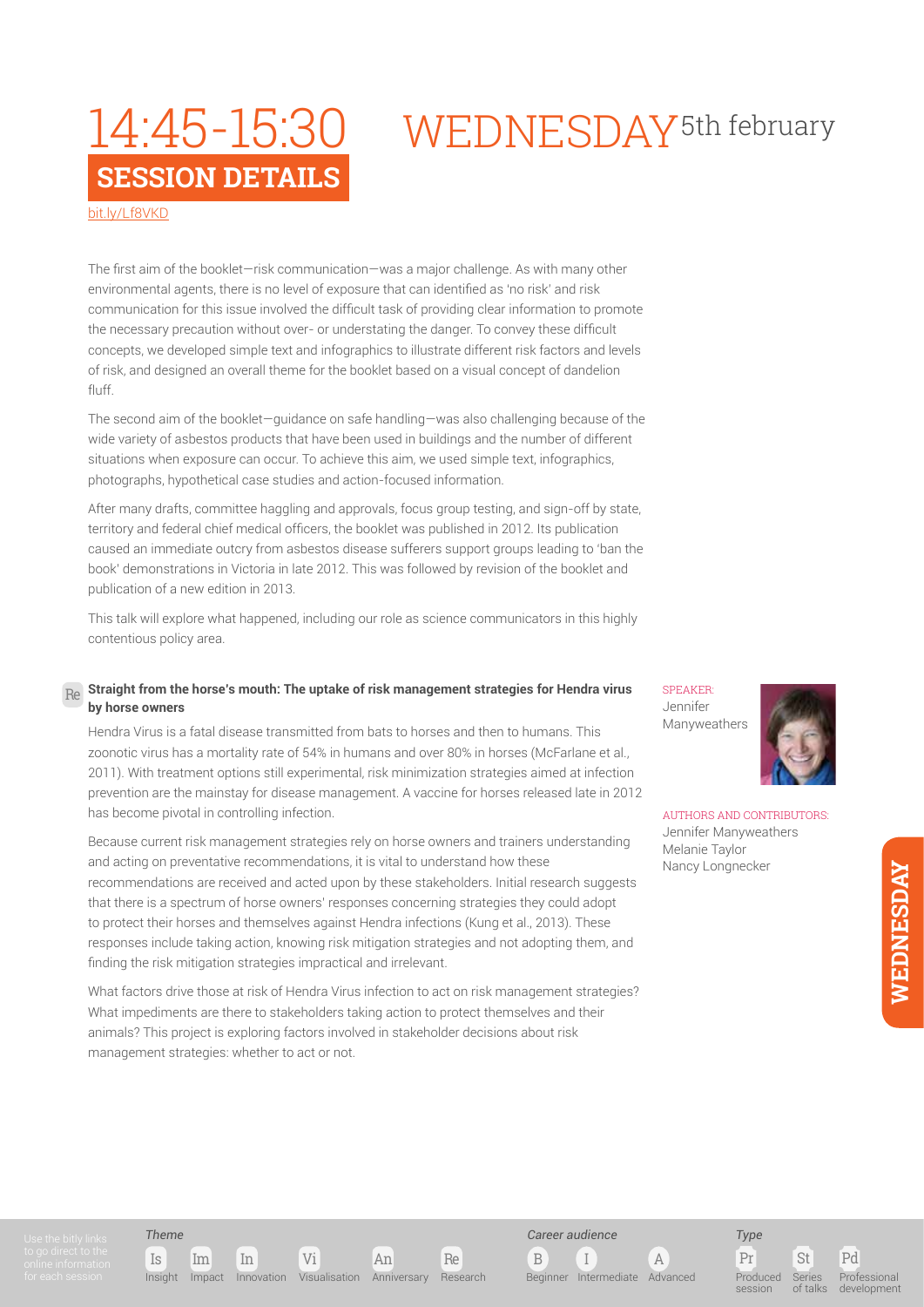# 14:45-15:30 WEDNESDAY<sup>5th february</sup>

[bit.ly/Lf8VKD](http://bit.ly/
Lf8VKD)

| Community Storytelling Series 2 (part 4): Art and practice of story capturing                                                                                                                                                                                                                                                                                                                        | #W10                     | Room B3 |
|------------------------------------------------------------------------------------------------------------------------------------------------------------------------------------------------------------------------------------------------------------------------------------------------------------------------------------------------------------------------------------------------------|--------------------------|---------|
| $_{\mathrm{Pd}}$ Sharing stories is possibly one of the most important ways we have of communicating with each<br>other. It is how we share our hopes and fears, dreams, and passions and what we believe and<br>value as well as what we do not. We discover and make sense of our lives by telling the stories<br>we live and we find out about other lives by listening to the stories they tell. | PRODUCER:<br>Kali Madden |         |

This workshop will cover all the essential elements to capturing a great story as well as a practical section to help you put storytelling into practice for your not-for-profit.

Join this workshop to discover:

### **Finding the story**

- What makes a good story and why
- The most important thing of all when catching stories

### **Bringing the story out**

- Interviewing technique
- The 6 steps to an awesome interview
- The best questions

### **Storyboard creation**

- What is a storyboard
- How to make a storyboard

### **Video interviewing**

• The 4 elements to a great video interview

### **Story capturing put into practice**

- Practical section
- Practice makes perfect



SPEAKER: Susan Rooney-Harding



Is Im In Vi An Re Insight Impact Innovation Visualisation Anniversary Research

*Career audience*

B I A Beginner Intermediate Advanced

*Type* Produced session